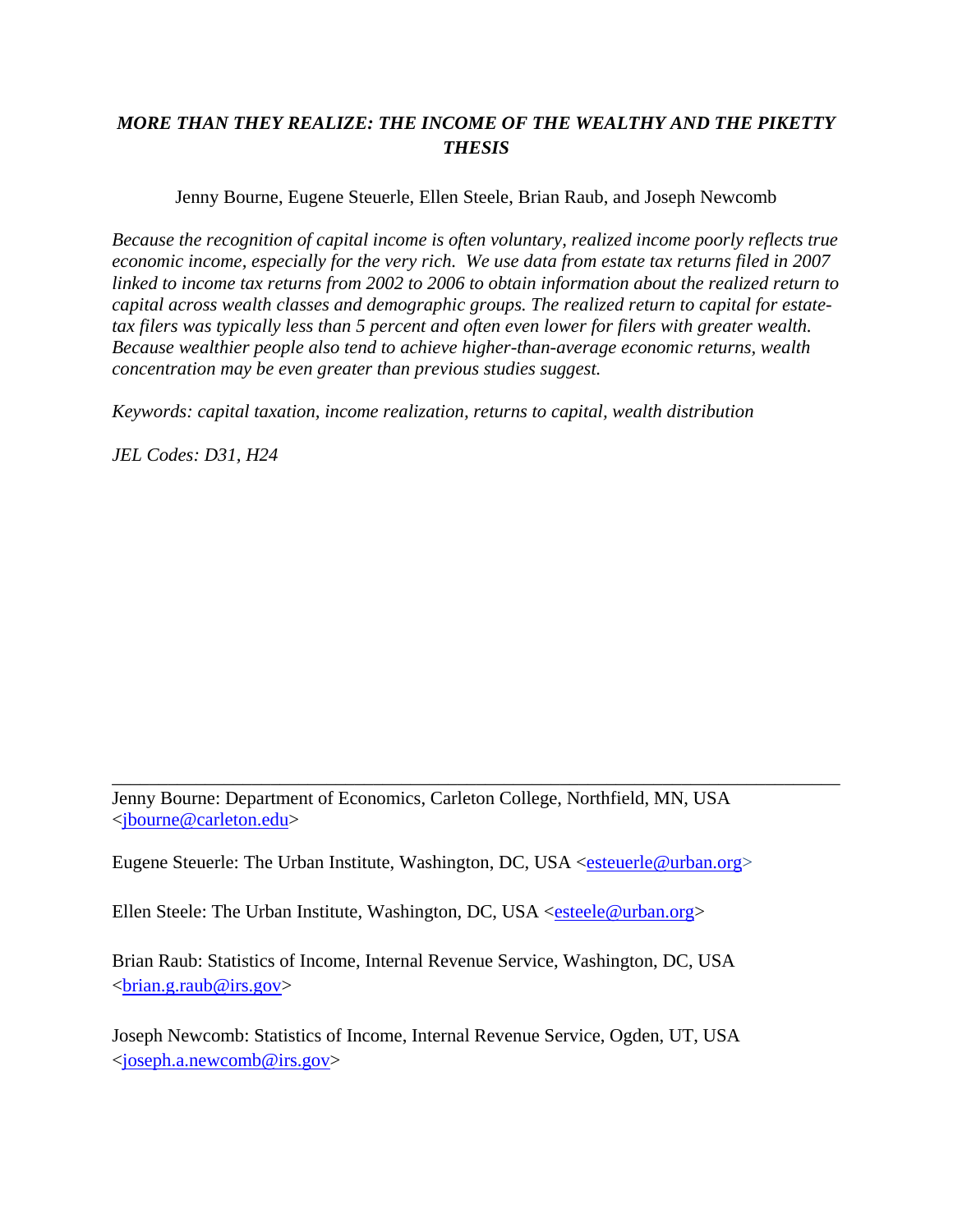Thomas Piketty's work on inequality (Piketty and Zucman, 2014; Piketty, 2013) suggests that, because the return to capital has exceeded the rate of economic growth in recent years, wealth is becoming increasingly concentrated in the hands of a few. Attempting to gauge wealth inequality among individuals via measures of inequality in capital income is problematic, however. Our research indicates that (1) realized income poorly reflects true economic income because the recognition of capital income is often a voluntary event, particularly for the rich; (2) accurate estimation of wealth holdings from realized capital income requires accounting for empirically measured lower realization rates and theoretically likely higher rates of economic return for wealthier and longer-term investors; (3) as one consequence of these first two conclusions, wealth concentration may be even more pronounced than Piketty suggests; and, (4) for the very rich, the tax rate on economic income from capital is often 10 percent or less, although it varies widely by individual.

Our analysis uses estate tax returns from 2007 linked to income tax returns from 2002- 2006 to obtain information about the realized return to capital across wealth categories. We find large differences in realization across individuals, with the realized rate of return on capital generally lower at the highest levels of wealth. This is consistent with earlier findings (for example, Steuerle 1983, Steuerle 1985, Johnson and Bourne Wahl 2004, and Johnson, Raub, and Newcomb 2012).

What is more, we expect that wealthier people also tend to achieve higher-than-average economic returns from their investments. As a simple empirical matter, higher returns accompany the types of assets (such as stock and real estate) that dominate estate tax portfolios (Steuerle, 1975). Two types of selection bias further support the supposition of higher economic returns for those at the top: *ex post* measures of who is wealthy include those more successful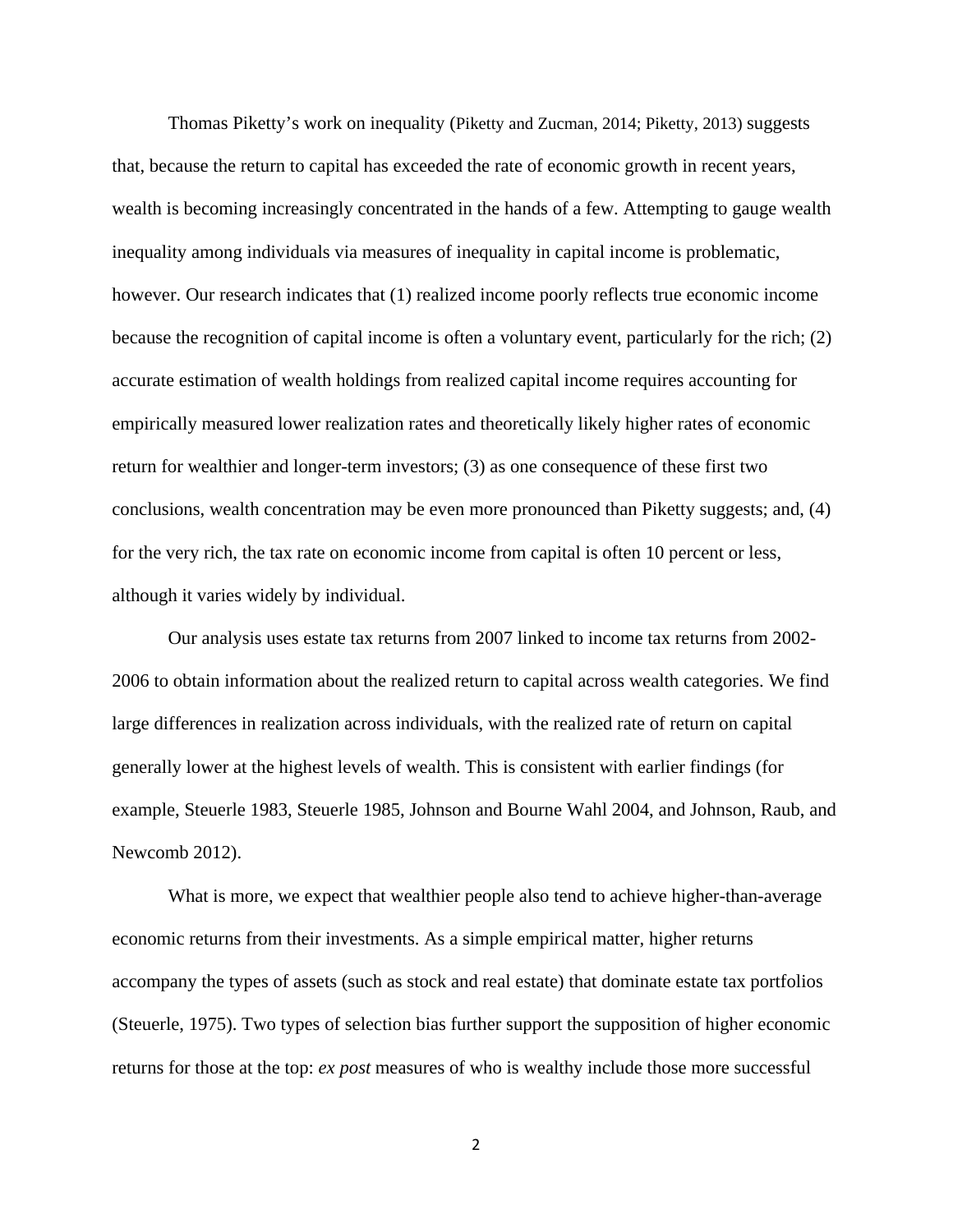than peers making similar *ex ante* levels of investment, and the wealthy are more likely to include longer-term investors who achieve higher returns because they worry less about shorterterm risks. Thus, wealth and economic income from wealth may be even more concentrated than measures of the realized returns to capital indicate.

Tellingly, the vast majority of income tax returns associated with wealthy decedents reported returns to capital of 5 percent or less, at a time when the stock market was enjoying returns of up to 28 percent. Taxable returns to capital in aggregate were less than 3 percent and the predominant rate was in the 1 to 2 percent range. And realized returns to capital – whether taxable or not -- for the wealthiest of decedents were often lower than those for many of their less-wealthy counterparts.

Of course, one would want to compare realizations with expected returns or longer-term returns. What we do know is that the long-term real return on stock and real estate typically held by all -- not just the richest or most successful-- investors is about 6 to 7 percent (Damodaran 2015, Ibbotson et al. 2013). In estimating individual tax rates, therefore, the effective rate of tax on economic income of the wealthy is at best one-half the rate they pay on their realized income -- far less than the statutory rate because much of this income benefits from tax preferences, mainly for capital gains.

# **I. DATA DESCRIPTION**

 $\overline{a}$ 

The Statistics of Income Division of the Internal Revenue has created a dataset that links federal estate tax returns filed for persons who died in 2007 to their federal income tax records for the years 2002-2006. A total of 36,889 Forms 706 were filed for individuals who died in 2007 and whose total gross estates met or exceeded the estate-tax filing threshold.<sup>1</sup> All told,

<sup>&</sup>lt;sup>1</sup> These forms were filed in the years 2007-2009 for persons who died in 2007 with total gross estate of at least \$2 million. The relatively long data-collection period is because executors have up to 15 months after the decedent's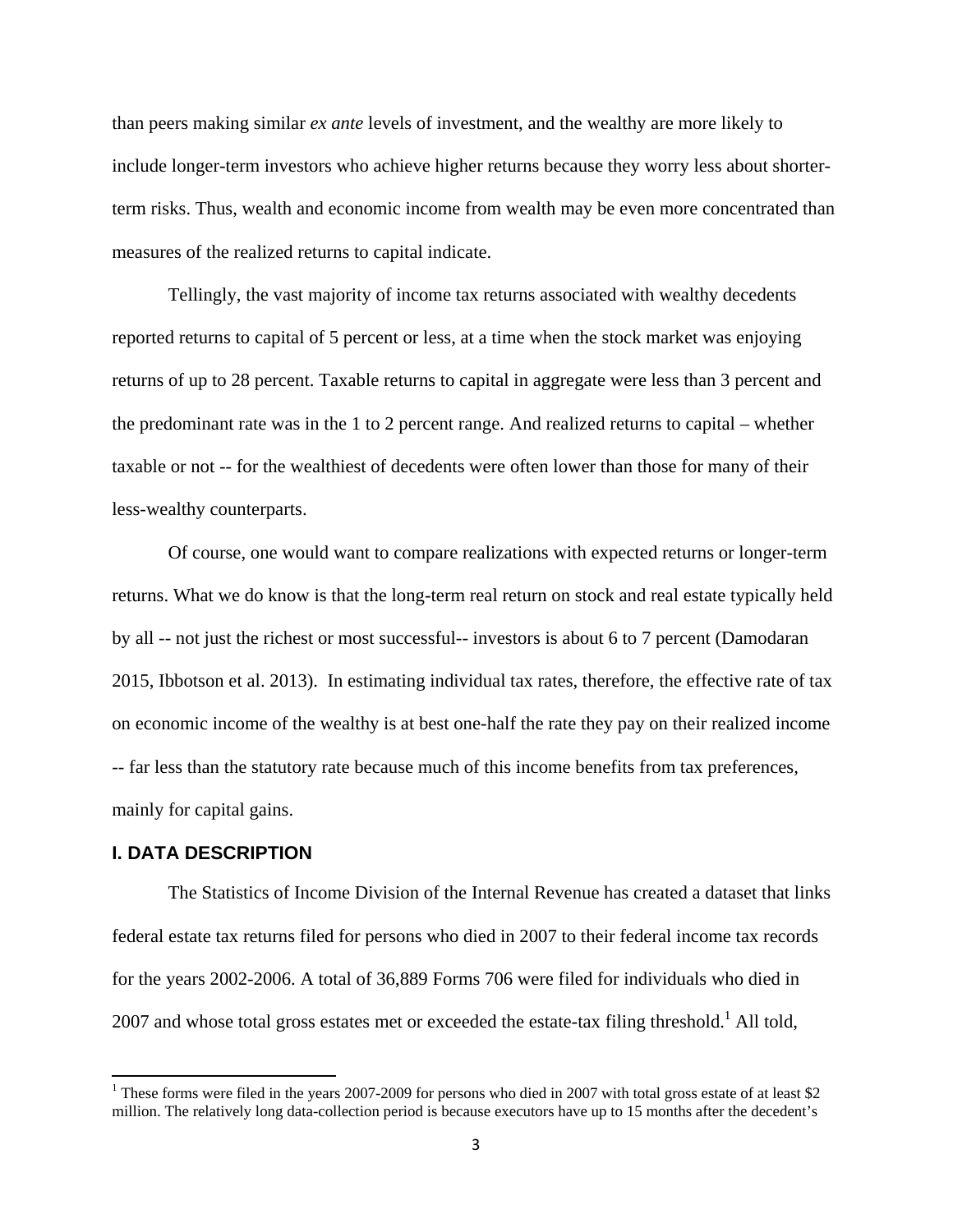these decedents left over \$229 billion in total gross estate. Average gross estate was \$6.2 million and median gross estate was \$3.2 million; average estate net of debts and mortgages was \$6 million and median net estate was \$3.15 million.

Table 1 offers additional descriptive information. One way we segment our data is by age of decedent, with age 70 being the dividing line. We do this as a crude way of acknowledging that some decedents (the "old") were more likely to have anticipated death than others; those aged 70 and older were also much more likely to be retired. This demarcation permits us to see whether patterns of income receipt differ for those who were likely preparing for death (and receiving virtually all income from capital or pensions). About four-fifths of decedents in the sample were aged 70 or older.

# (TABLE 1 ABOUT HERE)

Among the decedents, about half were married at the time of death, and just over half were male. Only 15 percent had a change in marital status in the five years before death. Just over 70 percent of decedents had a net estate of between \$2 and \$5 million; just under 1 percent of decedents filing returns had a net estate of over \$50 million. $2$ 

Reflecting the longer average lifespan of females, over 85 percent of women died at age 70 or older compared to 76 percent of their male counterparts. The distribution of wealth was somewhat more bimodal for older estate tax filers: those dying at age 70 or older were more heavily represented in the bottom three and the top two deciles of net estate than were decedents under age 70.

# **II. RETURNS TO CAPITAL ACROSS WEALTH CATEGORIES AND OVER TIME**

 $\overline{a}$ 

death to file an estate tax return, with longer extensions sometimes permitted. For a description of an earlier version of these data, see Johnson, Raub, and Newcomb (2012). The data are a stratified sample and contain 12, 296 observations. The analysis presented here uses sample weights so that the results reported pertain to the entire population of estate tax filers who died in 2007.

A tiny fraction of decedents  $(0.05$  percent) had a zero or negative net estate.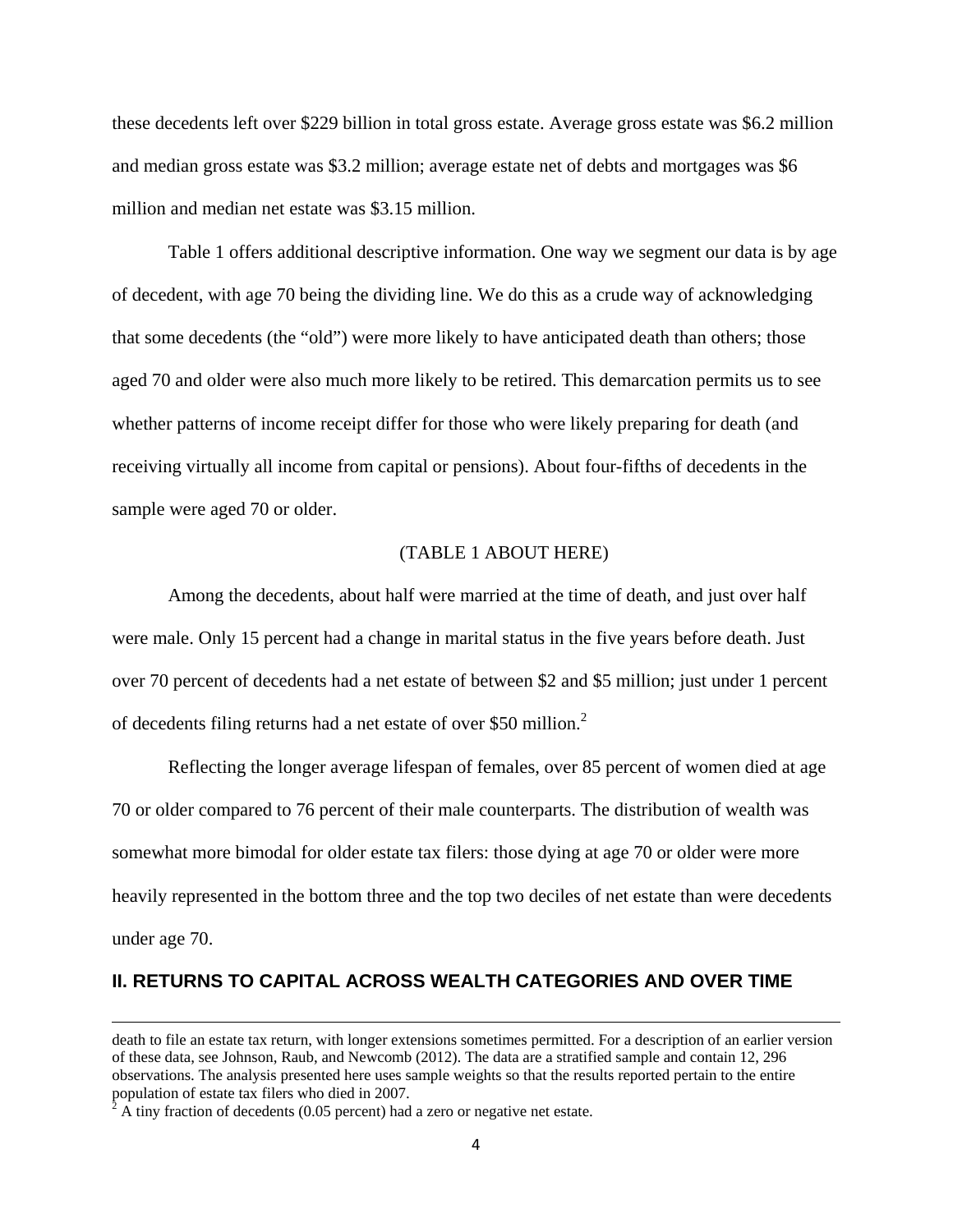## **A. Calculation of Realized Capital Income**

 $\overline{\phantom{a}}$ 

We calculate three measures of realized net capital income from information reported on Form 1040. All income figures are in constant 2007 dollars, calculated using chained GDP deflators. Table 2 lists the components of these measures CAPY1, CAPY2, and TAXY.

# (TABLE 2 ABOUT HERE)

CAPY1 and CAPY2 are measures of realized capital income without regard to tax treatment. Schedule C income is income from a sole proprietorship, schedule F income is farm income, and schedule E income includes rents, royalties, and income from S corporations, partnerships, estates, and trusts. Each of these schedule C, F, and E income components arguably flows from both labor and capital, so we do not want to include their full amounts in a measure of net capital income. The amounts for Schedule C and F are moderate enough that alternative assumptions have limited effect on our results. It is also worth noting that, for some types of partnerships reported on Schedule E, individuals retain a life interest that reflects wealth and income when alive but does not carry over to estate wealth. $3$ 

IRA distributions, pensions, and annuities include income from capital and a return of previously untaxed labor income, but most of the income from capital reported in a given year reflects capital income (and deferred wages) from past years. For defined-benefit pension plans, moreover, the estate reports no asset value even though the annuity had value (equal to discounted expected lifetime income) when the filer was still alive. But IRA distributions,

 $3$  Schedule E income is a hodge-podge – mostly labor income for lawyers and accountants who belong to partnerships, but mostly capital income for those with passive partnership income, rents, and estate and trust income. Given that the bulk of our sample comprises older (retired) decedents, we chose to ascribe the preponderance of schedule E income to capital. Because our work suggests that realized capital income falls short of true economic income for the wealthy, we wanted to use a relatively large percentage so as to keep our measure of realized capital income high.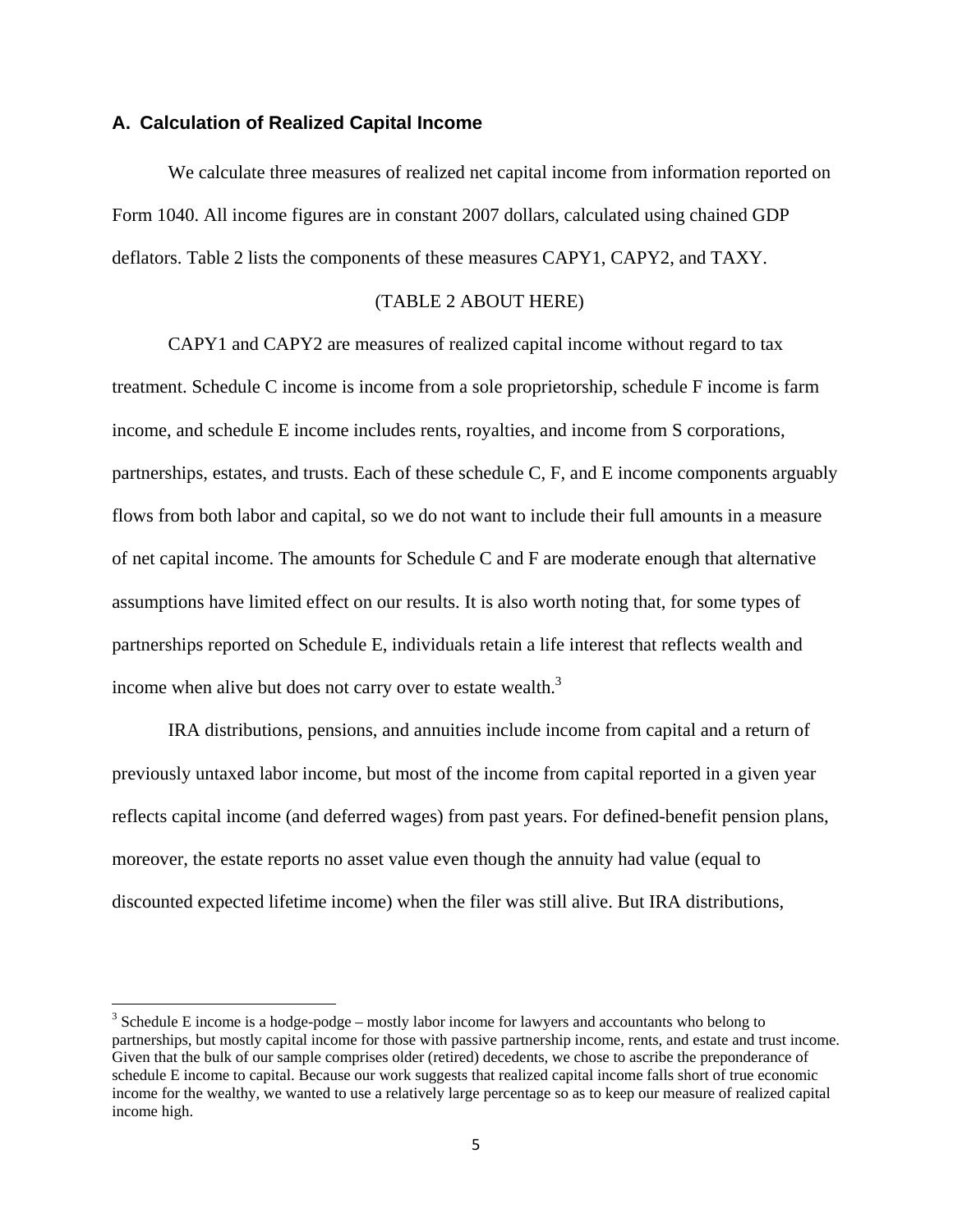pensions, and annuities arguably constitute some form of capital income, so we augment CAPY1 by including a portion of these items to create CAPY2.

CAPY1 and CAPY2 include both taxable and tax-preferred income. Yet income realization is partly tax-dependent, and the tax literature makes clear that higher tax rates tend to lower the recognition of income (for example Feldstein, 1995; Feldstein and Feenburg, 1995; Auten and Carroll, 1999; Kopczuk, 2005; and Saez et al., 2012). We therefore calculate a third measure: capital income that is subject to tax  $(TAXY)^4$ .

One drawback of using tax returns to calculate the rate of return on wealth is that estate tax returns naturally pertain to individuals whereas income tax returns can be filed jointly by married couples. In determining how to attribute income to individuals, we focus on command of resources within a household rather than labor-market earning capacity. We think it reasonable to assume that, in many families, capital resources are equally available to each spouse. This is the presumption made in most states in divorce cases (http://family.findlaw.com/divorce/divorceproperty-division-faq.html). In cases of joint income tax returns, we therefore attribute half of realized capital income to the decedent. To test the robustness of this assumption, we also report results for single returns in several places.

# **B. Patterns of Total Income and Realized Capital Income**

For estate tax filers, most of whom are much older than the average-aged adult, net capital income (CAPY1) constituted a large proportion of total income in the five years before death, with the proportion generally greater for older decedents.<sup>5</sup> The age pattern is not

 $\overline{\phantom{a}}$  $4$  The maximum capital gains rate was just over 21 percent in 2002 and 2003, just over 16 percent in 2004 and 2005, and 15.7 percent in 2006. The maximum statutory income tax rate was 38.6 in 2002 and 35 percent thereafter. The effective exclusion rate for capital gains income was therefore 45 percent in 2002, 40 percent in 2003, 54 percent in 2004 and 2005, and 55 percent in 2006. Because we did not have individual tax models to calculate the exact tax rate or equivalent exclusion at each margin for each individual, we use these exclusion rates as approximations. 5 Total income equals total income reported on line 22 of Form 1040 plus tax-exempt income plus the untaxed

portions of Social Security, IRA distributions, and pensions and annuities. Aside from the regression analysis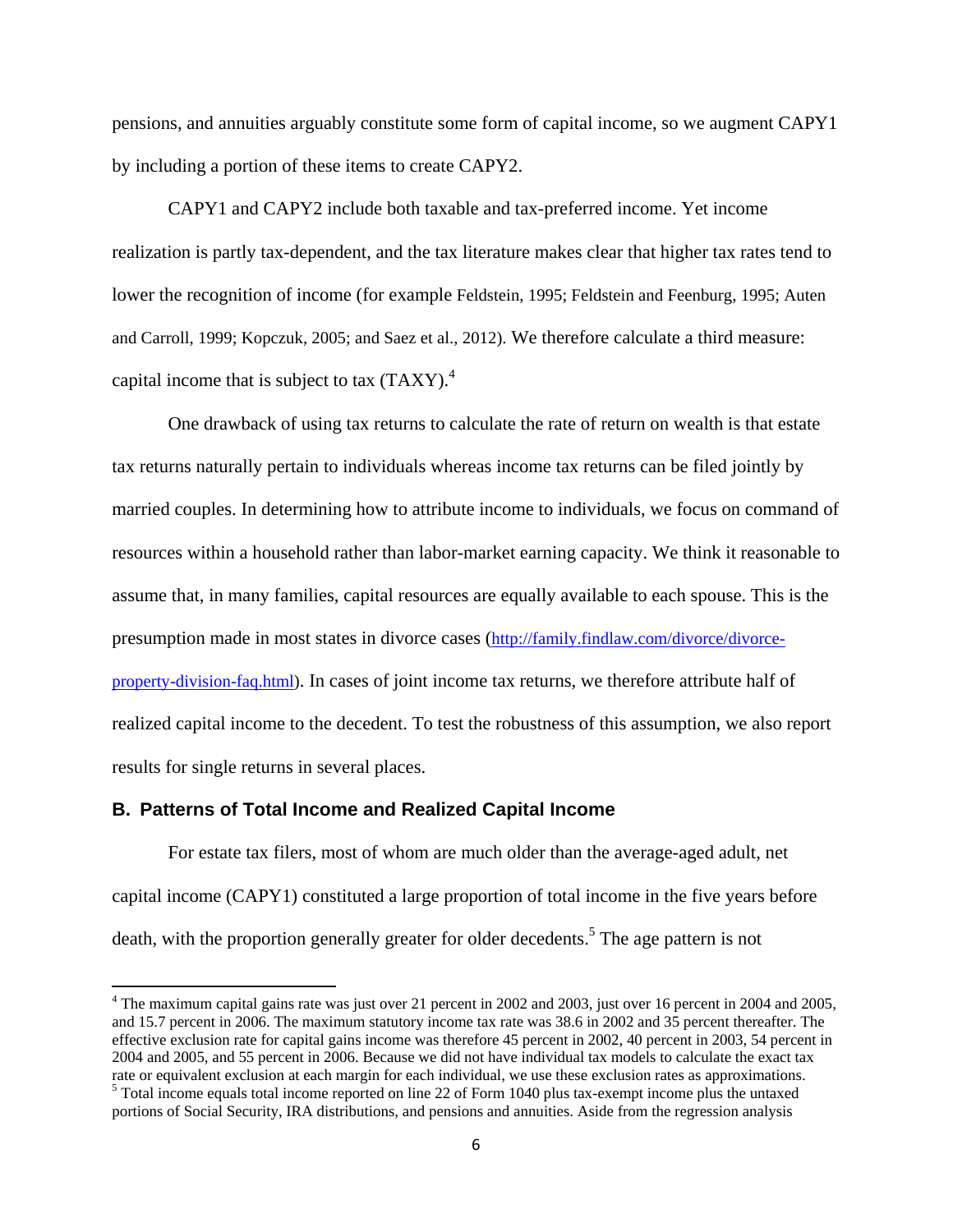surprising, as many of the young decedents were still employed at the time of their death.<sup>6</sup> Figure 1 depicts this proportion separately for old and young decedents by age and marital status for each year from 2002 to 2006. Here and elsewhere in the paper, "married" applies to decedents who were married throughout the entire 2002-2007 period and "single" to those who were single throughout the entire period.<sup>7</sup> The proportion of total income that is capital income is largest for single females, at close to 90 percent for the old and between 60 and 70 percent for the young.<sup>8</sup> In most cases, the smallest proportion is for married males, at 60 to 70 percent for the old and 35 to 50 percent for the young.

## (FIGURE 1 ABOUT HERE)

As a proportion of total income, net capital income (CAPY1) was increasingly important at higher levels of wealth. Figure 2 shows that, for decedents in the lowest major category of wealth (net estate between \$2 and \$5 million), net capital income represented 55 to 60 percent of total income.<sup>9</sup> But for decedents with net estate greater than \$100 million, net capital income actually comprised 90 to 95 percent of total income.

 $\overline{a}$ 

reported later in the paper, the proportions reported pertain to the total received in the category for both numerator and denominator. Here, for example, we report total capital income received by all old married males divided by total income received by all old married males.

<sup>&</sup>lt;sup>6</sup> In years 2002 through 2006, only 15 to 20 percent of old decedents received wage and salary income; the range for young decedents was 60 to 70 percent.

<sup>7</sup> A potential issue in using estate as a wealth measure for all years arises for individuals whose spouses died between 2002 and 2007 and left a spousal bequest. To ascertain the importance of this issue, we analyzed separate samples for decedents who were continuously married from 2002 until the time of death, decedents who were continuously single for this period, and decedents with mixed marital status. Results across these groups did not show marked differences.

<sup>&</sup>lt;sup>8</sup> Mixed (sometimes married, sometimes single) categories generally fell between always married and always single categories. To reduce clutter, we do not report the mixed-group outcomes. These results are available from the authors.

 $9$  As Table 1 indicates, a small proportion of estate-tax filers had net estate totaling \$2 million or less. Because these decedents were much less likely to have anticipated that their estates would have exceeded the estate-tax filing threshold and thus less likely to have acted strategically with regard to estate-planning and income realization, we do not report results for them separately. These results are available from the authors.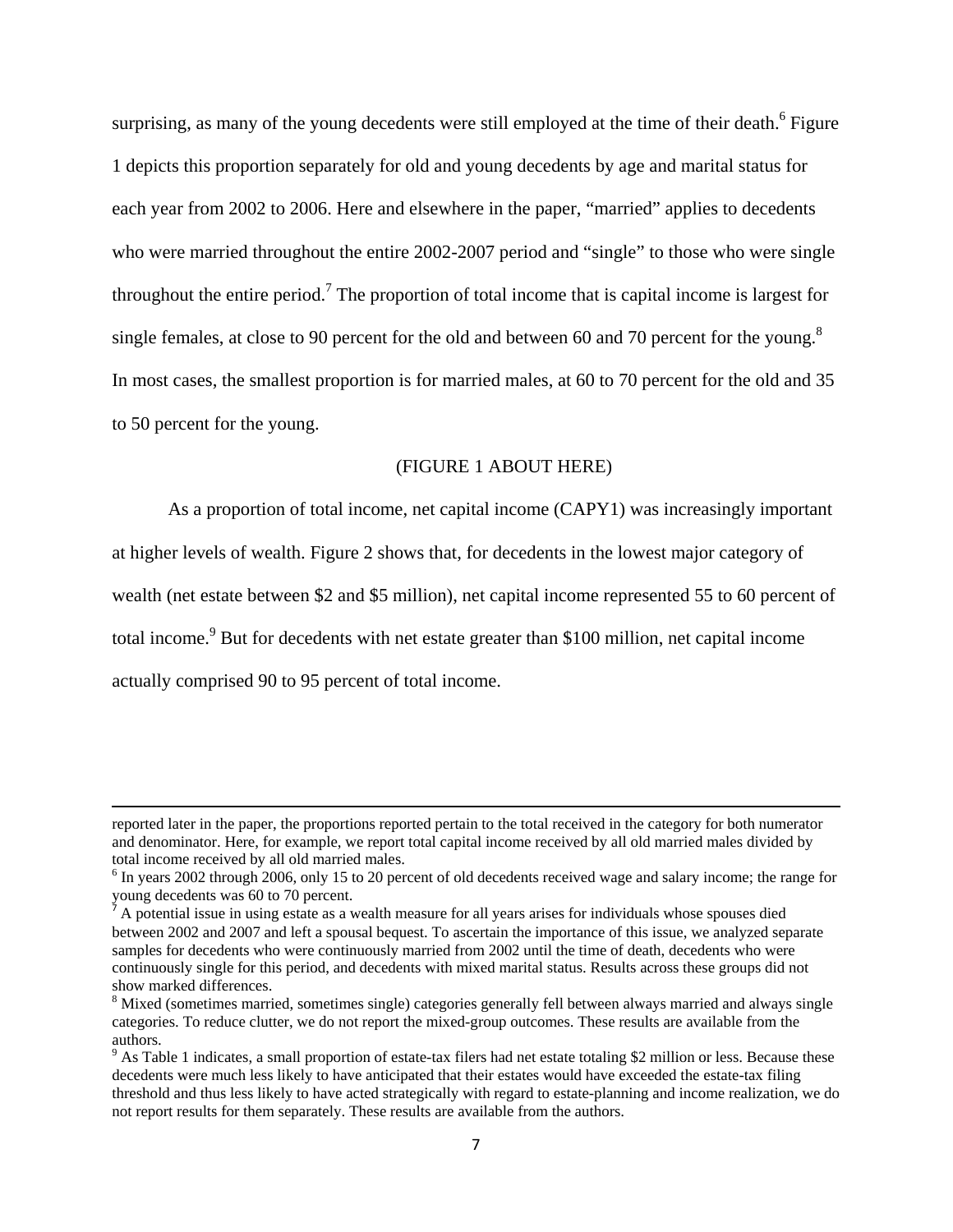Just as net capital income was a large fraction of total income for wealthy decedents, capital gains constituted a significant portion of net capital income. The proportion of net capital income represented by capital gains ranged from 20 to 50 percent for the old and up to 70 percent for the young.

As a possible explanation for the difference across age groups, young decedents - particularly the richest ones -- may have been more likely to be in a stage of life where they wanted to diversify their portfolios or liquidate businesses. In contrast, older decedents may have been less actively engaged in strategic portfolio shifts or in reorganizing business assets, had fewer businesses to liquidate, or decided to keep the reins of control so as to have a bargaining chip with their heirs or to permit heirs to enjoy the step-up in basis for inherited assets.<sup>10</sup>

Figure 3 depicts the proportion of capital gains in net capital income by age and marital status for the years 2002 to 2006. The proportion generally was smallest for old single females and largest for young single males, again largely reflecting different levels of active engagement in selling investments.

## (FIGURE 3 ABOUT HERE)

Figure 4 shows the proportion of capital gains in net capital income by wealth category. This proportion typically ranged from 25 to 50 percent. Except for the year just preceding death, the proportion was generally higher at greater levels of wealth.

#### (FIGURE 4 ABOUT HERE)

 Figures 3 and 4 focus on capital gains, a portion of which were taxed at lower than normal rates, here translated roughly to a percentage exempt from taxation. Figure 5 takes a different approach, showing the proportion of net capital income that was subject to taxation. The range was 50 to 70 percent, implying that one- third to one-half of capital income realized by wealthy decedents bore no income tax.

<sup>&</sup>lt;sup>10</sup> Bernheim, Schleifer, and Summers (1985) offer a nice account of the strategic bequest motive (and one that avoids the tragic mistake of King Lear).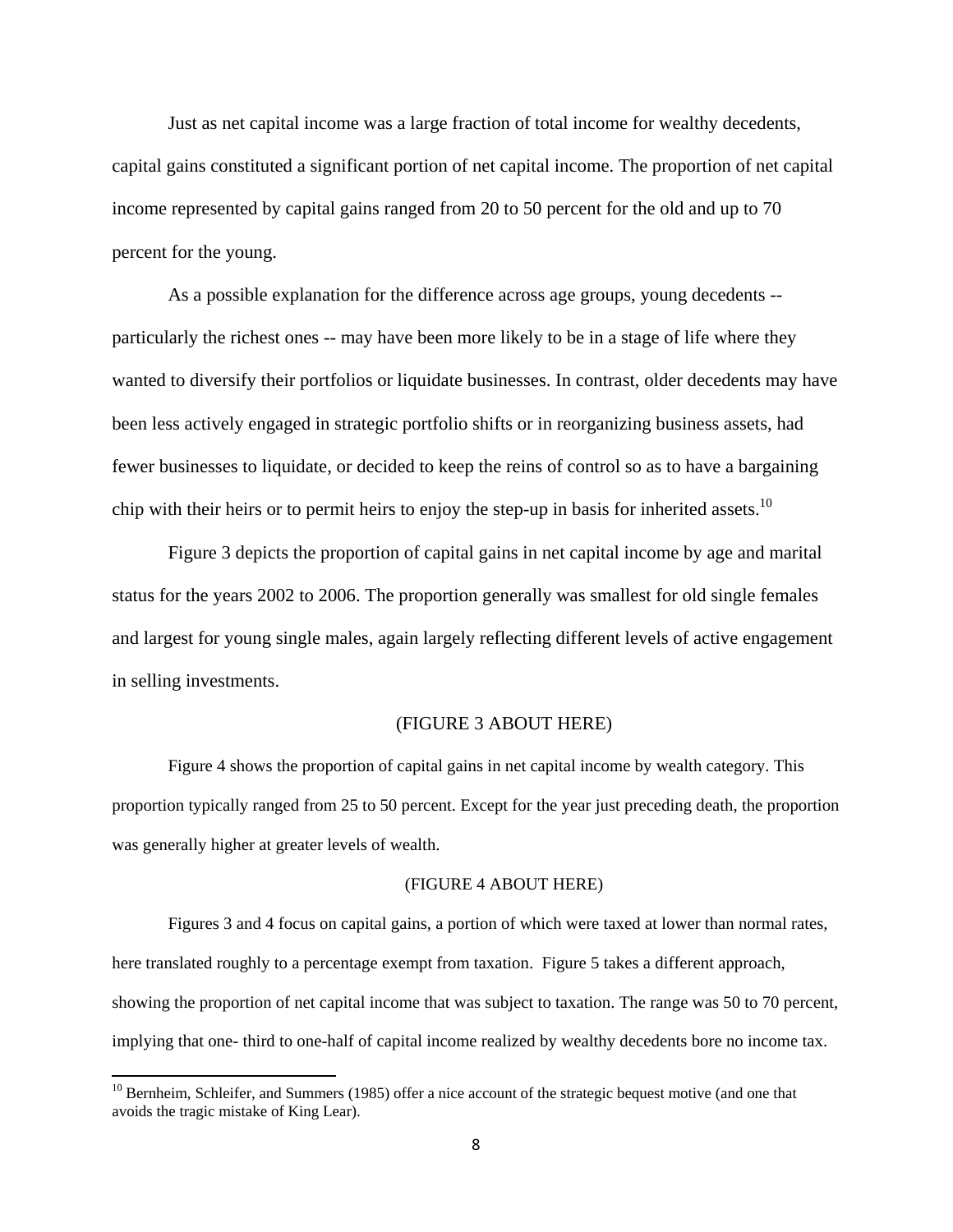### (FIGURE 5 ABOUT HERE)

# **C. Average Returns to Capital Across Demographic Groups**

Although we are fortunate to have an excellent measure of wealth for each decedent, we can only observe wealth at the time of death via estate information. We do not have a measure of wealth for each year in which we observe income. We therefore must use an individual's net estate as his or her wealth measure for each year from 2002 to 2006 to estimate rates of return on capital for multiple years.

Net estate is potentially biased as a measure of wealth at a point in time, but not in an ascertainable way. Some decedents accumulated wealth over some years – the stock market boomed between 2003 and 2006, for example – and others used much of their income or even dipped into reserves to pay for consumption, including possibly large medical bills and other expenses. Suppose the decedent's true wealth increased steadily over the period 2002 to 2007. Then the rates of return we calculate for that decedent are biased downward, with the largest bias being for 2002. By the same token, if wealth declined to cover consumption needs, generate intergenerational transfers below gift tax thresholds, or for other purposes, the rates of return would be biased upward.

Rather than attempt an *ad hoc* adjustment to wealth, we simply use net estate as a measure of wealth for every year from 2002 to 2006. Because we are primarily interested in comparing rates of return across wealth groups in a particular year, bias is not a problem provided that no systematic differences in behavior occurred during the period of time between earning year and year of death.

Figure 6 shows aggregate capital income (CAPY1) and capital income subject to tax (TAXY) as proportions of aggregate net estate for each age category and marital status for the years 2002 to 2006. Among the old, the proportion of net estate represented by CAPY1 was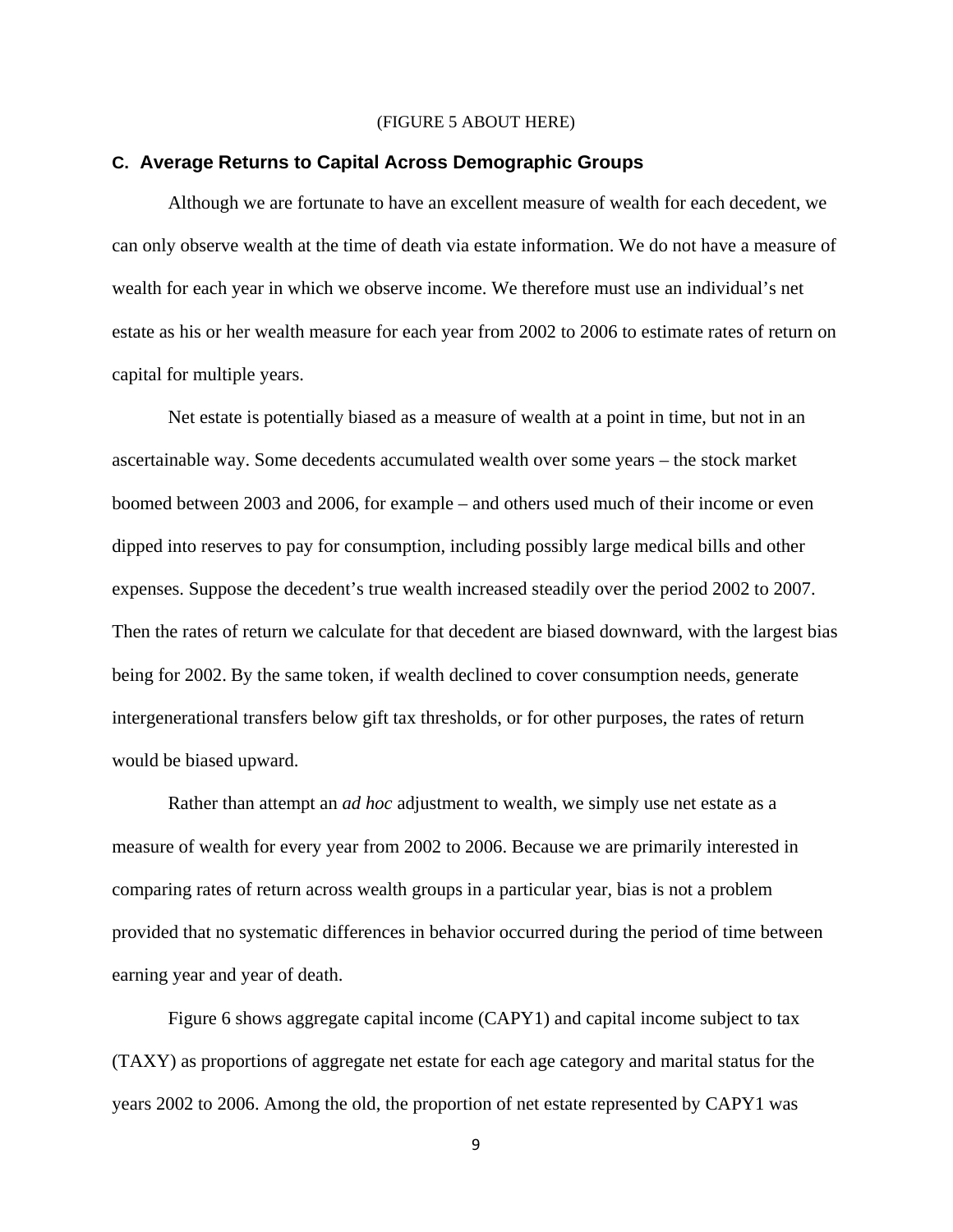never larger than 6 percent and the proportion for TAXY was at most about 3 percent. Reflecting more capital gains and, by the same token, more income effectively excluded from taxation, the CAPY1 fraction generally was a little higher and the TAXY fraction a little lower for the young.

Realized rates of return on capital were quite low across all demographic groups, especially by comparison to growth in stock values – the change in the Standard and Poor's Index ranged from 4.8 to 28.4 percent in the period  $2003-2006$ .<sup>11</sup> Of course, since capital gains dominate the ways that capital income is realized, and the discretionary decision to recognize capital gains applies to accruals from years past, a better comparison for our realized returns is with longer-term returns to assets – the 6 to 7 percent real return we mentioned earlier.

#### (FIGURE 6 ABOUT HERE)

# **D. Average Returns to Capital Across Wealth Categories**

 $\overline{\phantom{a}}$ 

Figure 7 depicts the three measures of realized returns to capital by wealth category for each of the years 2002 through 2006. Note that the measures associated with CAPY1 and CAPY2 diverge only for decedents with wealth less than about \$10 million. IRA distributions and pension and annuity income simply were not that important for decedents with net estate exceeding \$10 million.

A more compelling finding is that decedents at the very top of the wealth distribution apparently realized a lower return to capital than did less-wealthy decedents, particularly when it comes to TAXY. Individuals dying with net estate greater than \$100 million realized a return to capital of only 3 to 4 percent, and, treating the preferential treatment of capital gains effectively as an exclusion, the taxable portion of that return in aggregate generally constituted less than 2

<sup>&</sup>lt;sup>11</sup> For S&P figures, see http://people.stern.nyu.edu/adamodar/New\_Home\_Page/data.html . The S&P index lost 21.97 percent in 2002. Capital gains realizations, of course, represent discretionary decisions to recognize returns that have accrued over many years, so it is not surprising that the rate of realization does not differ that much even for this year of declining stock-market value.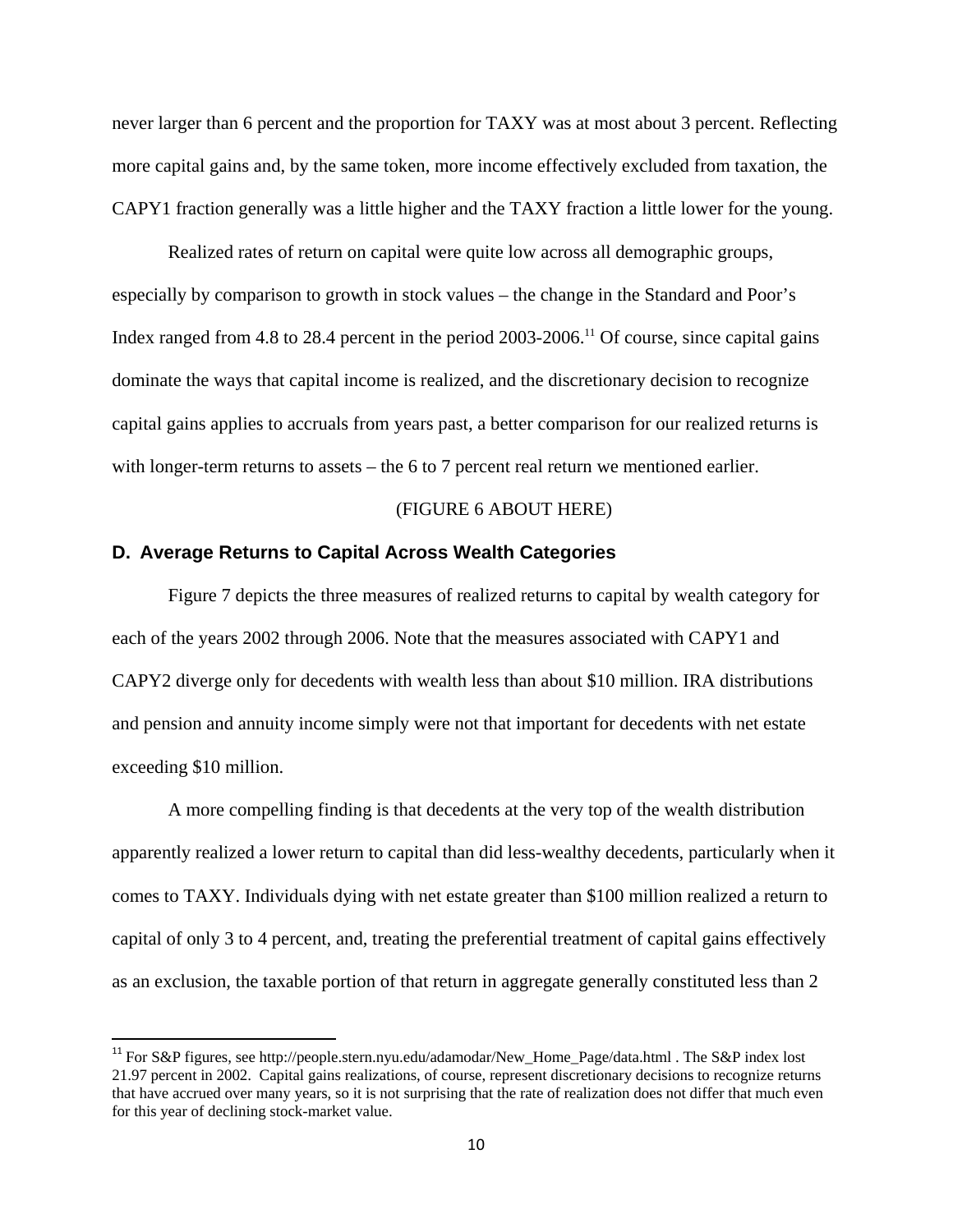percent of wealth. This is striking evidence that the very rich have considerable control over the amount of income they choose to realize, particularly for tax purposes.

## (FIGURE 7 ABOUT HERE)

Figure 8 highlights TAXY, which equals the taxable part of capital income in a particular year as a fraction of net estate. This figure brings out the decline in realized returns to capital at the far right tail of the distribution relative to those wealth categories just below it, evident for each of the five years prior to death.

#### (FIGURE 8 ABOUT HERE)

One possible explanation for the inverted U-shape of TAXY for most years could have to do with home ownership. Net estate includes the value of the primary and secondary residences, but the implicit "rent" received by homeowners is not part of realized capital income. Because the value of homes generally constitutes a larger proportion of net estate at lower levels of wealth, our measure of realized returns to capital again is biased downward relative to economic income from capital, but in a more pronounced way at the bottom of the wealth distribution.

Figure 9 shows TAXY as a percentage of net estate only for those decedents who were not homeowners at the time of their death. A decline in the taxable return to capital at highest levels of wealth is more apparent for all years, but for some years the lowest wealth categories still have a realized rate of return below that of some higher-wealth households; hence, home ownership is not the entire explanation for the inverted U-shape. Additional reasons that we do not see a consistent or monotonic decline in realized returns to capital as wealth increases for this sample may have to do with individuals' behavior as death approaches, or with some unknown factor associated with this particular group of decedents.

### (FIGURE 9 ABOUT HERE)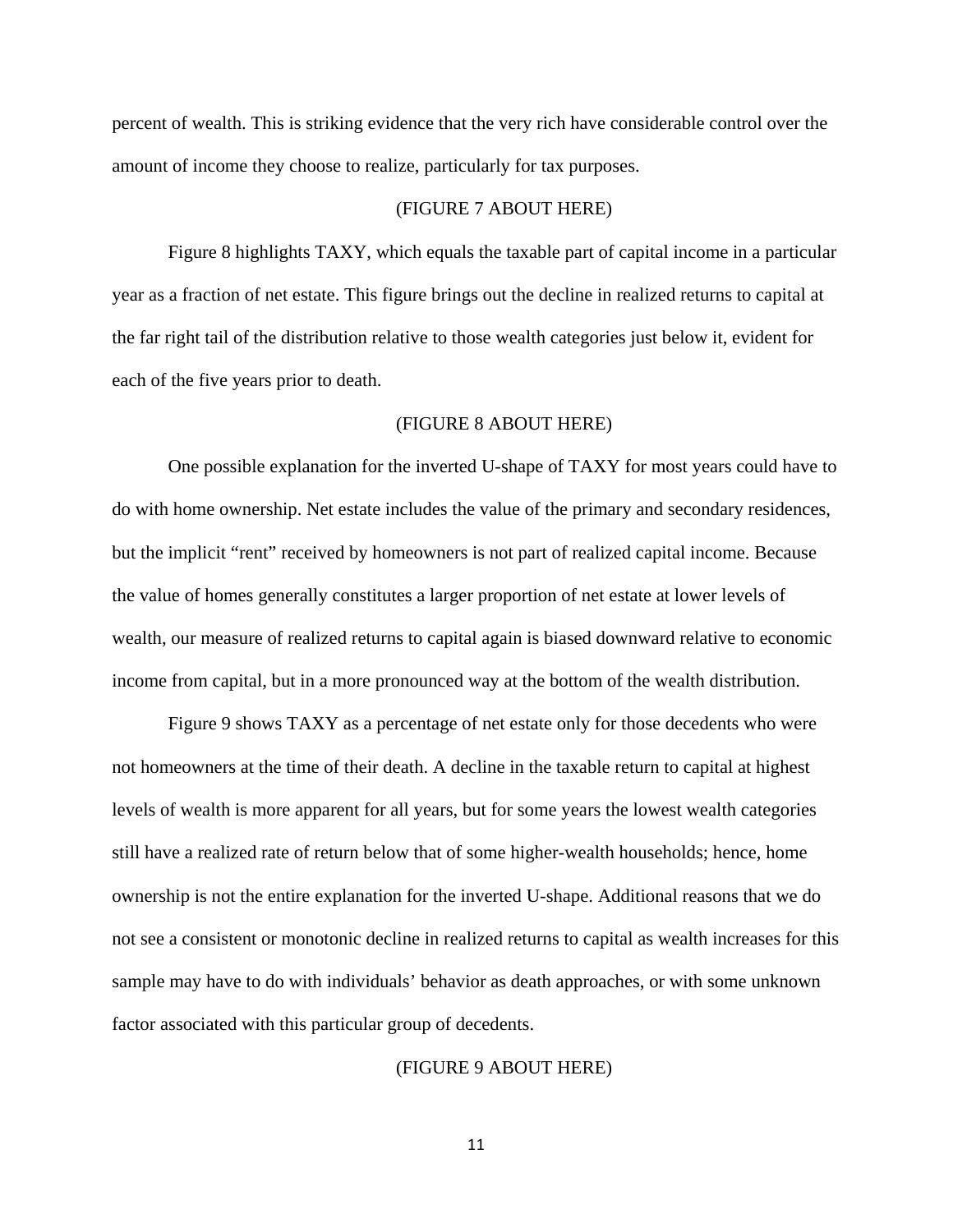The pattern of realization of capital gains in the five years before death differed markedly for decedents who had net estate ranging from \$50 to \$100 million as compared with other wealthy decedents, as shown in Figure 10. Decedents in the three lower wealth classes generally realized an increasing amount of capital gains over the years; those in the highest wealth class realized an increasing amount from 2002 to 2004 but then a slightly decreased amount in the two years before death. But those who died with net estate between \$50 and \$100 million had a spike in capital gains realization in 2004, which helps explain the jagged pattern evident for the year 2004 in Figure 9. This result does not appear to be due to unusual outliers, but we hope to explore these patterns more in future research.

#### (FIGURE 10 ABOUT HERE)

### **E. Distribution of Returns to Capital Across Wealth Categories**

Figure 11 offers additional evidence that wealthy people have considerable control over realization of capital income. Across all wealth groups, a significant majority of income tax returns reported a taxable return to capital of between 0 and 2 percent each year from 2002 to 2006. Strikingly, individuals at the highest levels of wealth also had the largest fraction reporting a return of less than 1 percent in three of the five years. In 2002, for instance, 46 percent of decedents with net wealth of \$2 to \$5 million reported a return less than 1 percent; the figures for other groups were 42 percent (net wealth \$5-10 million), 44 percent (net wealth \$10-50 million), 49 percent (net wealth \$50-100 million), and 55 percent (net wealth exceeding \$100 million).

## (FIGURE 11 ABOUT HERE)

### **F. Regression Analysis**

Another way to inspect the relationship between capital income and wealth, particularly for the very rich, is via regression analysis. Table 3 reports the results of regressions of the natural log of taxable capital income on the natural log of net estate and other variables.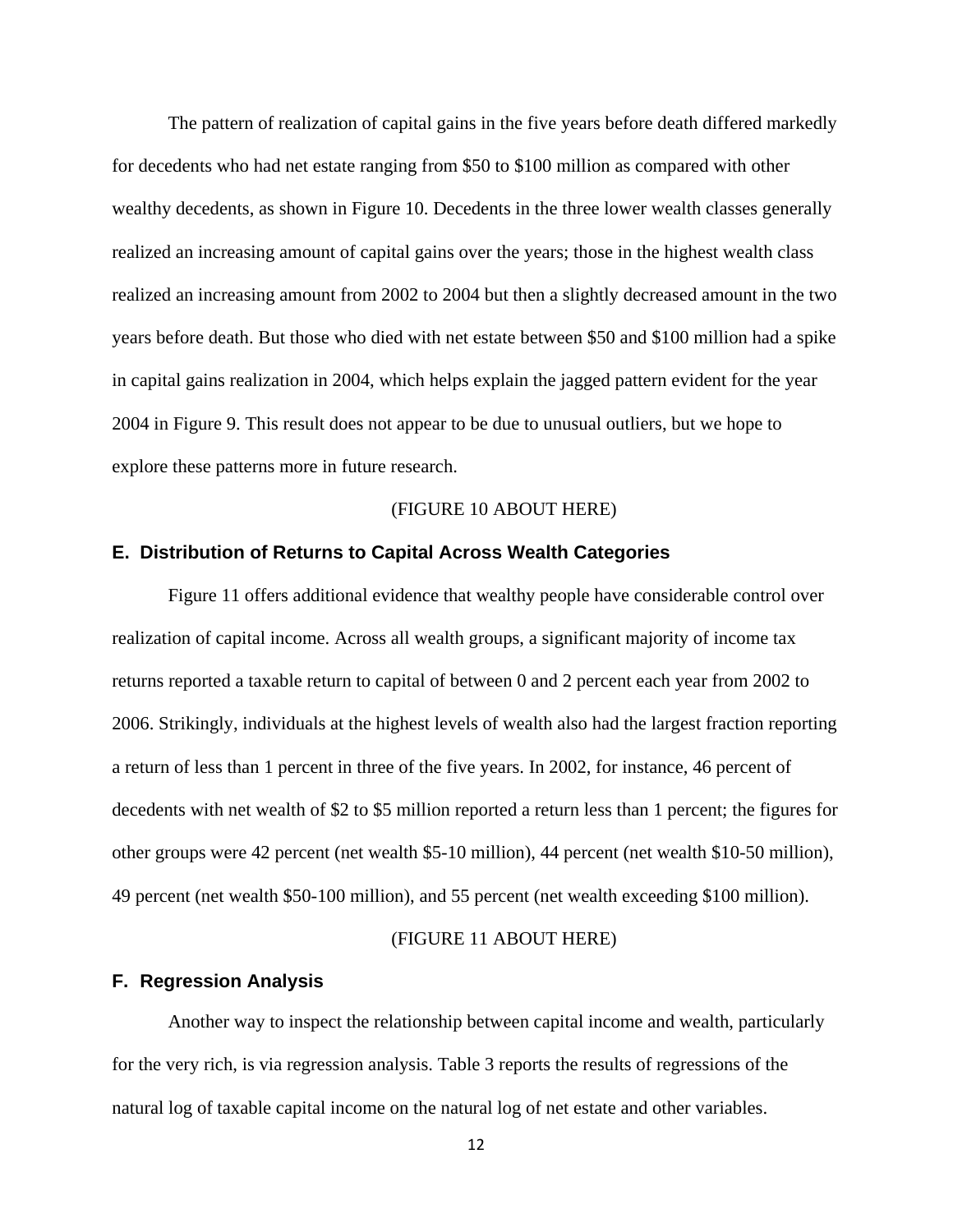#### (TABLE 3 ABOUT HERE)

 The loglinear form of the regression permits us to interpret the coefficients as elasticities. Figure 12 depicts the coefficients on the natural log of net estate for all years by wealth category. Among the wealthiest decedents, realized taxable capital income was unambiguously inelastic with respect to wealth. That is, a 1 percent increase in net estate corresponded to much less than a 1 percent increase in realized capital income among decedents with \$50 million or more in net estate.

These regression results reinforce our conclusion that, among potential estate tax filers, realized capital income only imperfectly mirrors underlying wealth. This is evidence that wealth may be even more concentrated than any look at statistics on reported income may indicate.

# **III. IMPLICATIONS FOR TAX POLICY**

When realized rates of return are compared to rates of return in the stock market -- or with expected rates of return for long-term investments for the types of assets held -- it seems fairly clear that most capital income of top wealthholders either is not subject to taxation or is effectively excluded from taxation by a preferential tax rate. Consider higher-wealth individuals who may on average earn 7 percent real return (and even higher nominal expected return) on their capital in long-term stock investments, but realize for tax purposes only 2 percent. In the years 2003 to 2006, the top tax rate was 35 percent (and, in 2002, 38.6). Under those circumstances, the effective marginal individual tax rate on income from capital for top wealthholders comes to about 10 percent. If 10 percent is an average figure then, naturally, a large share of top wealth-holders pay an even lower rate (and others, of course, pay a higher rate).

These individuals may also directly or indirectly pay corporate tax and property tax, and their estates may eventually be subject to the estate tax. We have not examined how those systems add to overall tax burden. Direct ownership of corporate shares equaled 35 percent of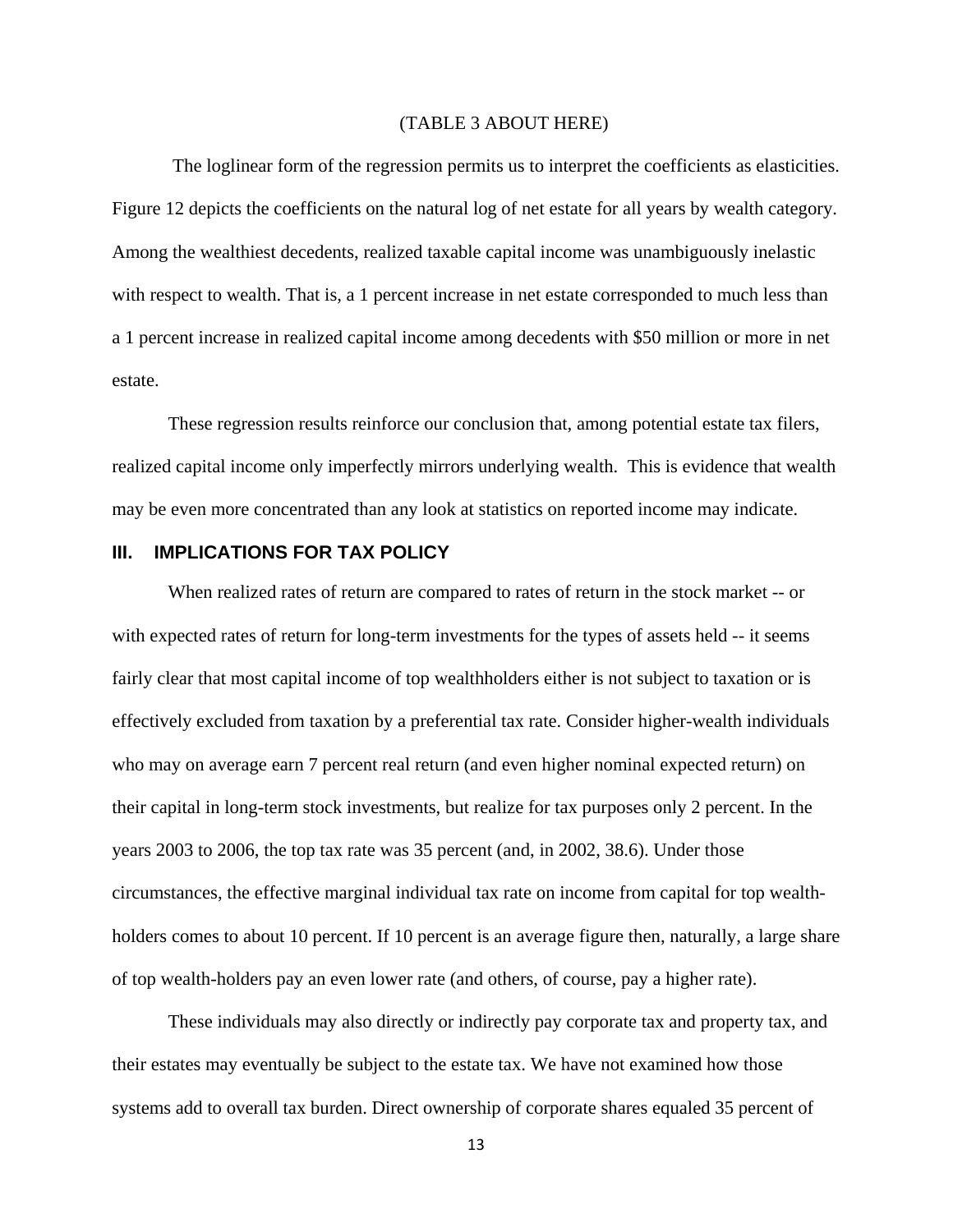the cumulative value of all net estates examined here, for instance, and 43 percent of the value of net estates exceeding \$10 million. So, although wealthy persons pay a much lower effective income tax rate on economic income than the statutory rate, this paper does not present a complete picture of their tax burden.

# **IV. CONCLUSION**

Realized income from capital is a poor measure of the true economic return to capital. For most wealthy individuals, capital income realization is a discretionary event due to the large percentage of capital held in the form of corporate stock, real estate (including homes for which "rental" returns to homeowners are not subject to individual income taxation), and pensions (that effectively yield the equivalent of little or no tax on the capital income).

Top wealth-holders also tend to hold large concentrations of the assets that yield the highest average long-term returns in society -- that is, stock and real estate rather than interestbearing assets. This means that their lower realized rates of return are not matched by lower economic rates of return, as would be the case if they owned mainly tax-exempt securities. These results should not be surprising. The rich tend to be savers. People who save more than they ever are likely to consume themselves face reduced risks from shorter-term fluctuations in value and, hence, can make those longer-term investments that produce higher returns. Also, any *ex post* measurement of top wealth-holders contains a selection bias toward those who were most successful in generating higher returns—the successful business venture or the right stock pick.

To estimate the distribution of wealth by looking at capital income, all of these factors must be taken into account. As a simple example, if one grosses up wealth at 16 times capital income (a typical price-to-earnings ratio for stock and real estate investments), then those with realized rates of one-half the normal economic rate should be grossed up at 32 times realized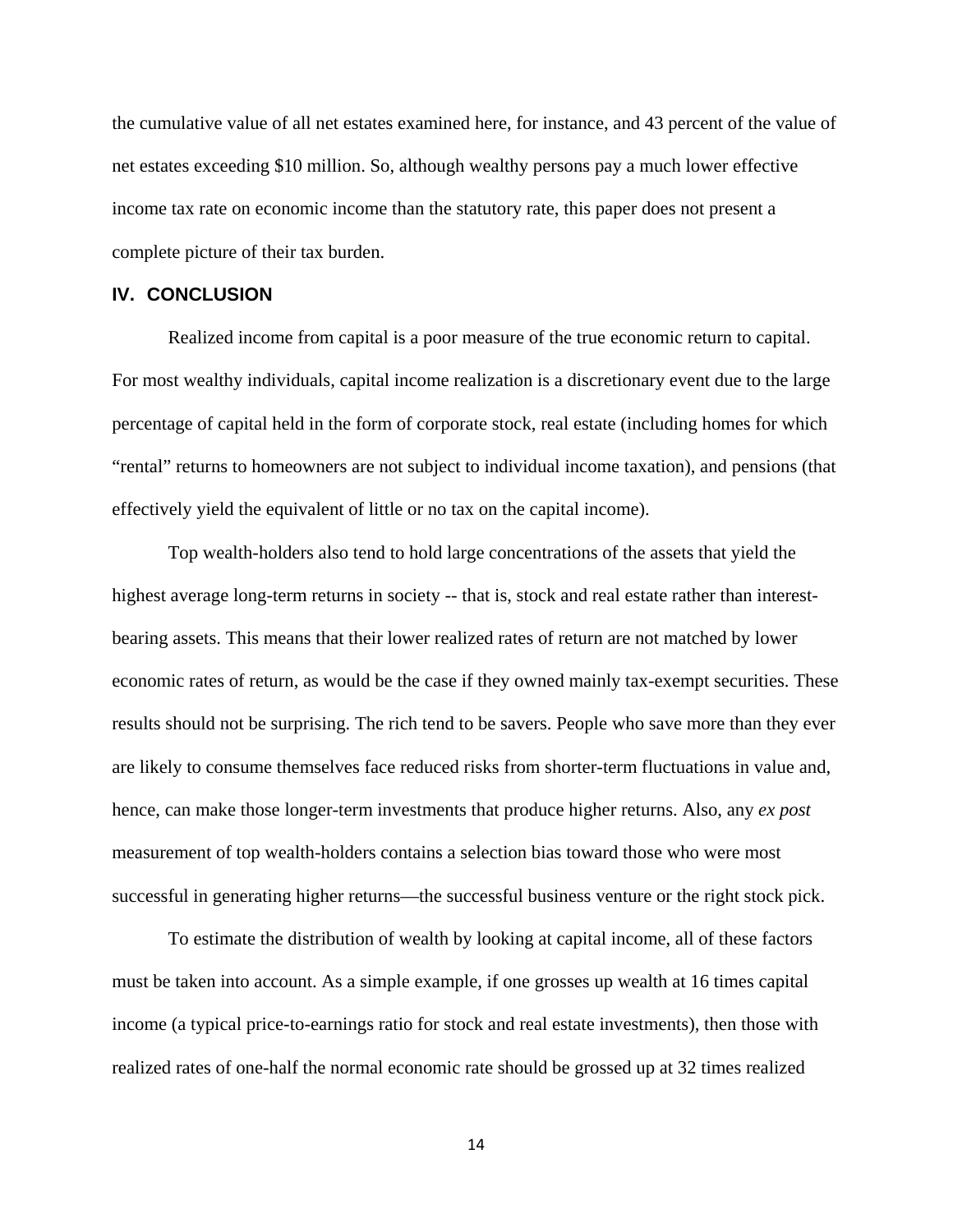gains. If one accounts for the higher economic returns to wealth enjoyed by the rich for reasons just outlined, then the factor becomes larger still.

Warren Buffett's statement about paying tax at a lower statutory rate than his secretary was an understatement.<sup>12</sup> Buffett was contrasting the then-maximum capital gains tax rate of about 15 percent with the ordinary tax rate on labor income. Our research indicates that discretion in realization, particularly for the very rich, implies an even lower effective tax rate than one based only on recognized income.

As suggested in the previous section, however, this is not quite the end of the story for tax policy. Neither a Buffett nor a refined-Buffett calculation takes account of other taxes on capital, such as property, corporate, and estate taxes. If a nation decides to tax capital income earned by individuals, then all these factors must be taken into account to design an optimal tax policy. An attempt to lower the tax on corporate income in exchange for a higher rate on individuals, for instance, would need to account for the extent to which such income is and would be realized at both corporate and individual levels.

 $\overline{a}$ 

 $12$  Buffett first raised the point at a fundraiser for Hillary Clinton in 2007. He later wrote an op-ed about the issue: "Stop Coddling the Super-Rich," New York Times, p A21 (15 August 2011).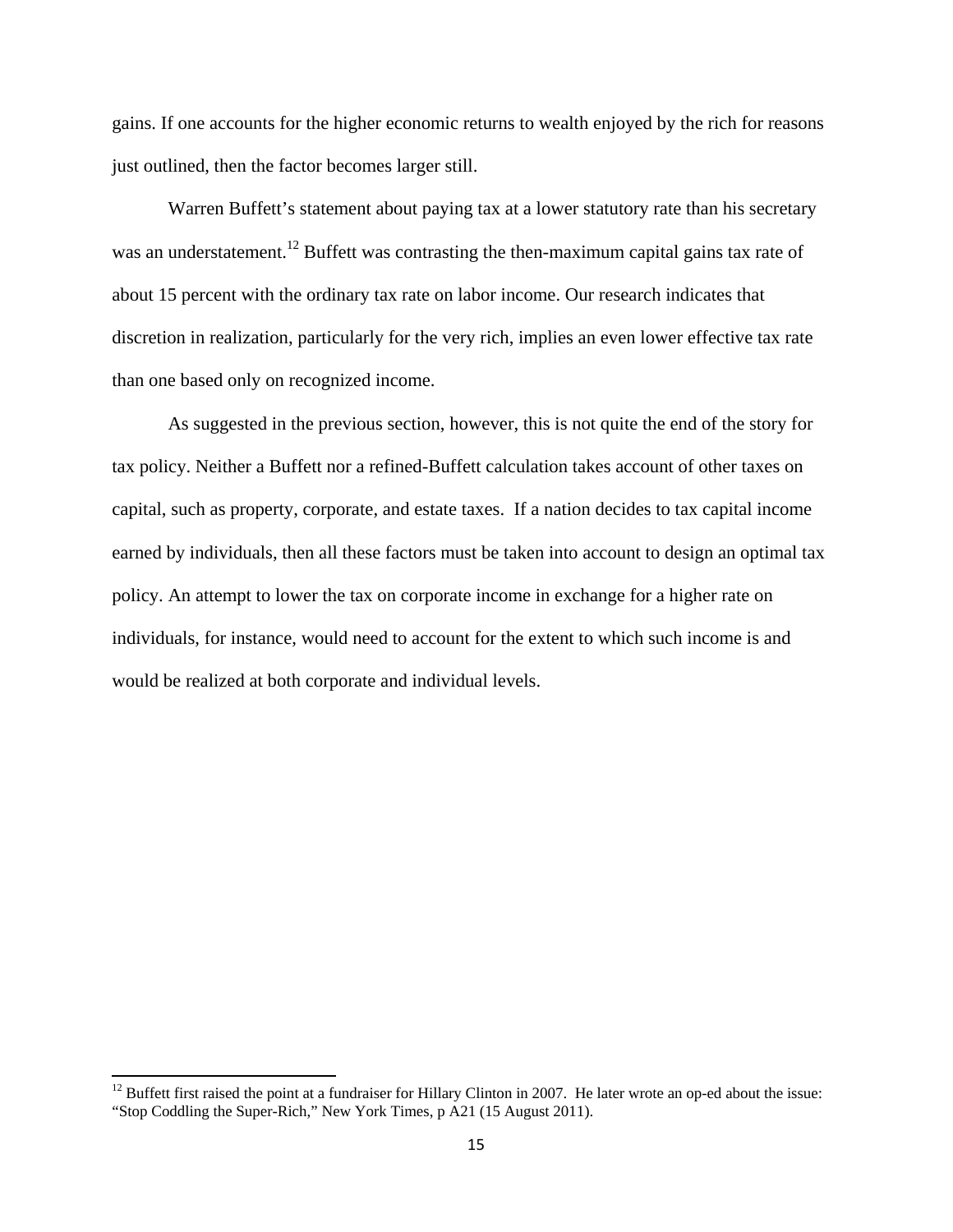| Descriptive Information         |         |  |  |  |  |  |  |
|---------------------------------|---------|--|--|--|--|--|--|
|                                 | Percent |  |  |  |  |  |  |
| Demographic Trait               |         |  |  |  |  |  |  |
| Age at death                    |         |  |  |  |  |  |  |
| Young (less than 70 years)      | 19.7    |  |  |  |  |  |  |
| Old (70 years or older          | 80.3    |  |  |  |  |  |  |
| Gender                          |         |  |  |  |  |  |  |
| Male                            | 57.0    |  |  |  |  |  |  |
| Female                          | 43.0    |  |  |  |  |  |  |
| Marital status at death         |         |  |  |  |  |  |  |
| Married                         | 49.3    |  |  |  |  |  |  |
| Not married                     | 50.7    |  |  |  |  |  |  |
| Marital status 2002--2007       |         |  |  |  |  |  |  |
| Always married                  | 45.6    |  |  |  |  |  |  |
| Always not married              | 38.8    |  |  |  |  |  |  |
| Mixed                           | 15.6    |  |  |  |  |  |  |
| Net estate category (\$million) |         |  |  |  |  |  |  |
| $0 - 2$                         | 3.5     |  |  |  |  |  |  |
| $2 - -5$                        | 70.9    |  |  |  |  |  |  |
| $5 - 10$                        | 17.1    |  |  |  |  |  |  |
| $10 - 50$                       | 7.7     |  |  |  |  |  |  |
| $50 - 100$                      | 0.5     |  |  |  |  |  |  |
| Over 100                        | 0.3     |  |  |  |  |  |  |

**Table 1**  Descriptive Information

Note: Net estate equals total gross estate at date of death less debts and mortgages reported on Schedule K of Form 706.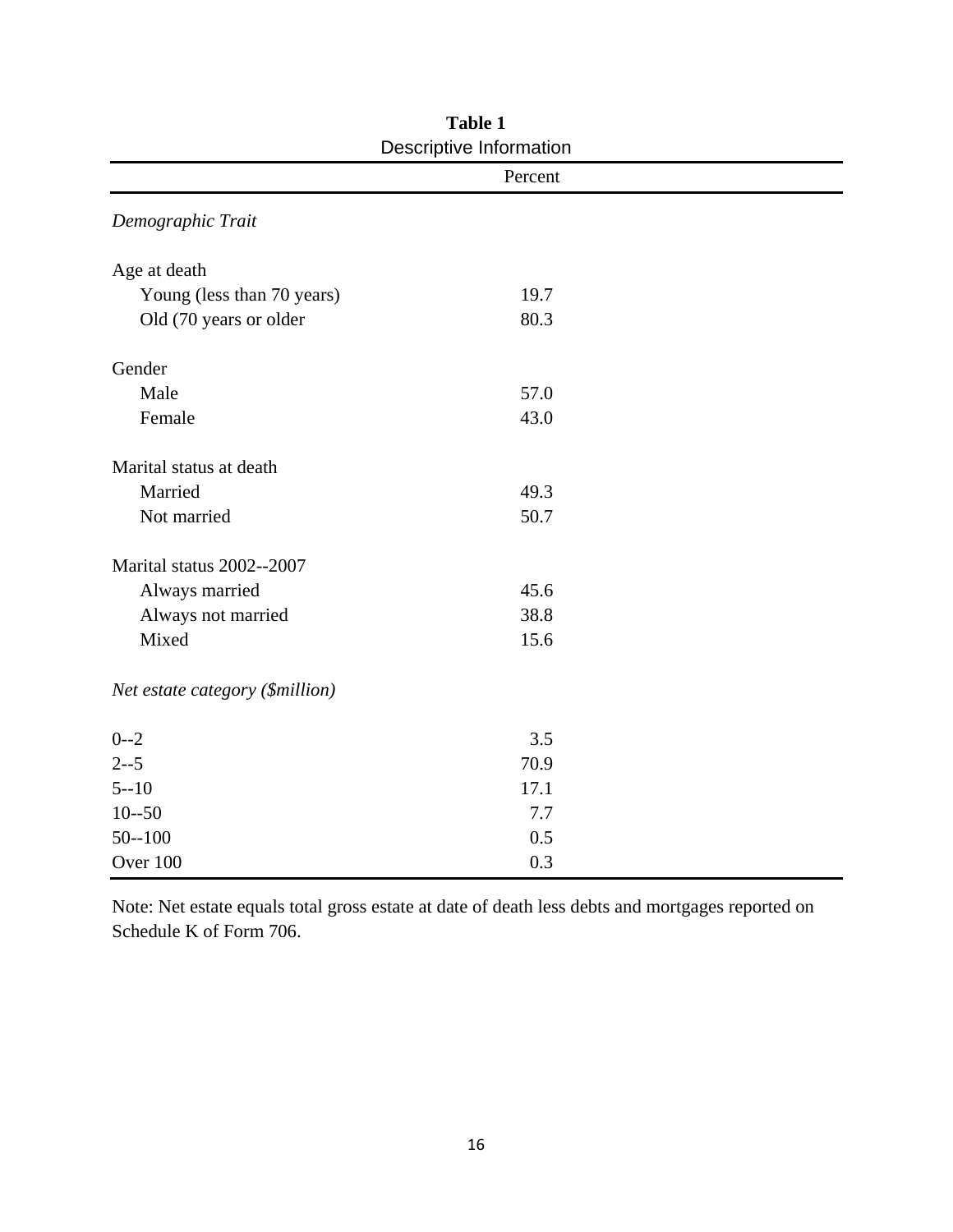| CAPY <sub>1</sub>                           | CAPY <sub>2</sub>                           | <b>TAXY</b>               |
|---------------------------------------------|---------------------------------------------|---------------------------|
| Taxable interest<br>$+Tax$ -exempt interest | Taxable interest<br>$+Tax$ -exempt interest | Taxable interest          |
| $+$ Capital gains                           | $+$ Capital gains                           | $+Taxable capital gains$  |
| $+Dividends$                                | $+$ Dividends                               | $+$ Dividends             |
| $+$ Gains from sale of                      | $+Gains$ from sale of                       | $+$ Gains from sale of    |
| business property                           | business property                           | business property         |
| $+\frac{1}{2}$ Schedule C                   | $+1/2$ Schedule C                           | $+\frac{1}{2}$ Schedule C |
| $+3/4$ Schedule E                           | $+3/4$ Schedule E                           | $+3/4$ Schedule E         |
| $+\frac{1}{2}$ Schedule F                   | $+\frac{1}{2}$ Schedule F                   | $+\frac{1}{2}$ Schedule F |
|                                             | $+\frac{1}{2}$ IRA distribution             |                           |
|                                             | $+\frac{1}{2}$ Pensions and annuities       |                           |
| -Interest deduction                         | -Interest deduction                         | -Interest deduction       |

**Table 2**  Three Measures of Capital Income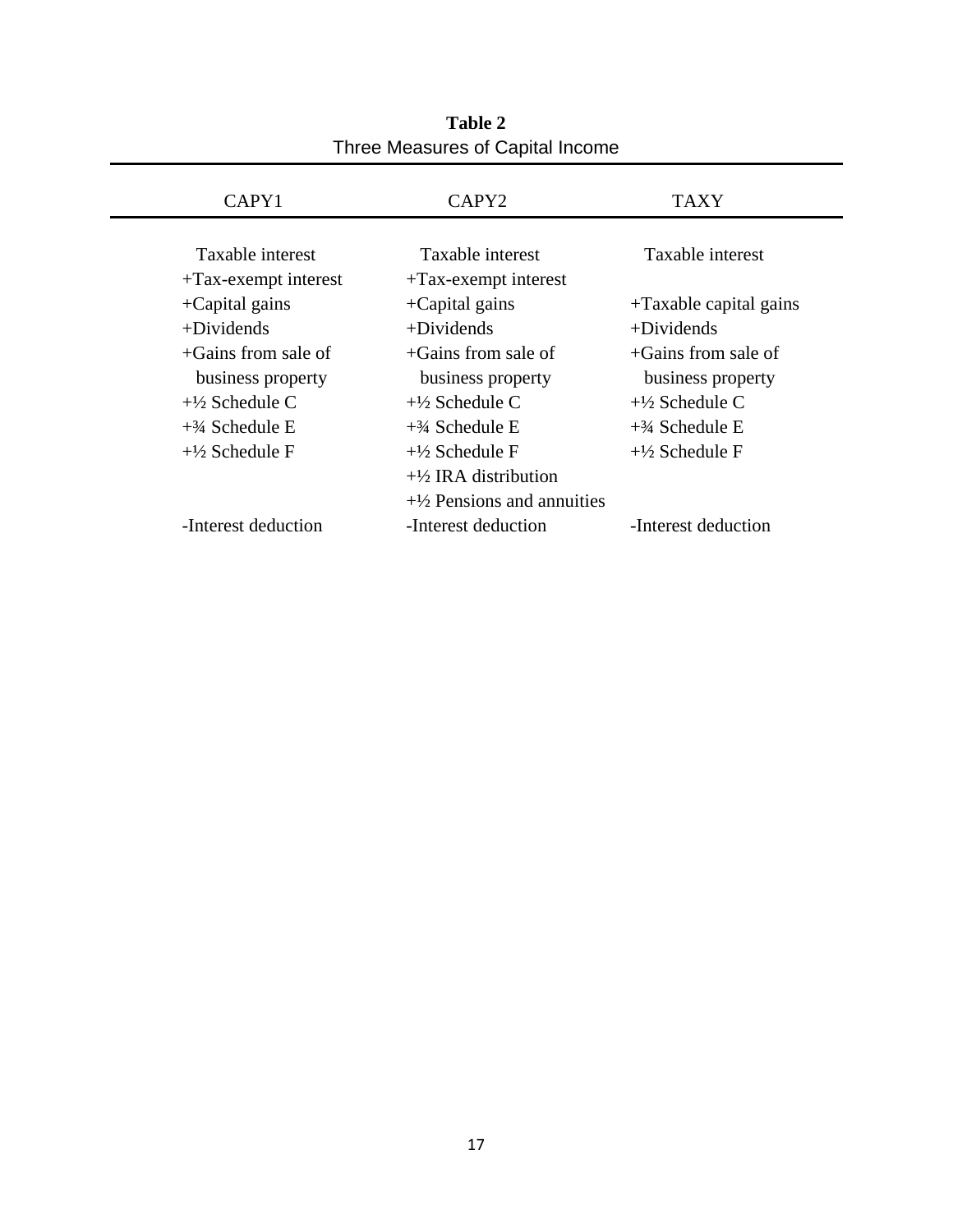**Figure 1**  Net Capital Income (CAPY1) as a Proportion of Total Income, by Status (2002--2006)



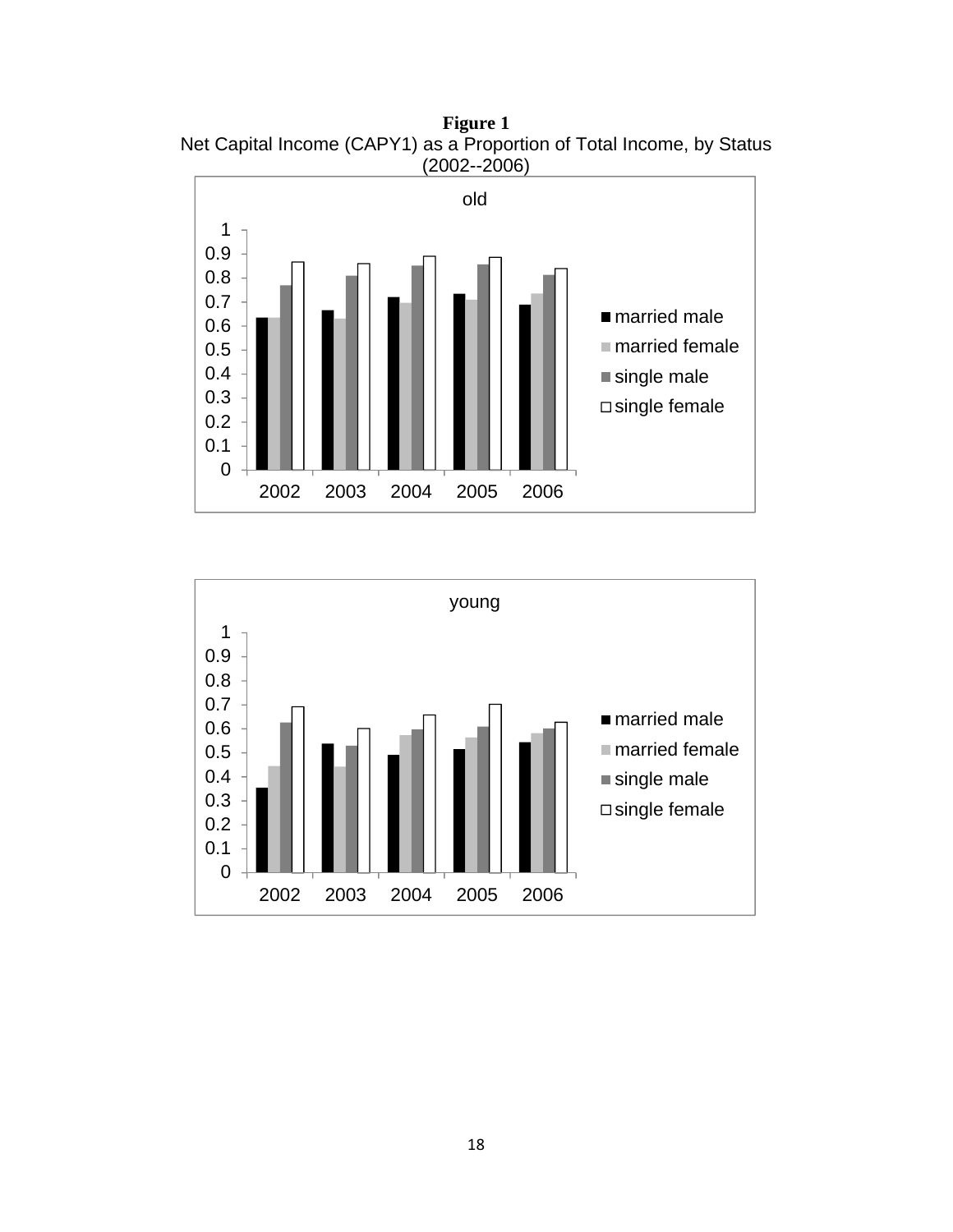**Figure 2**  Net Capital Income (CAPY1) as a Proportion of Total Income, by Wealth Category (2002--2006)

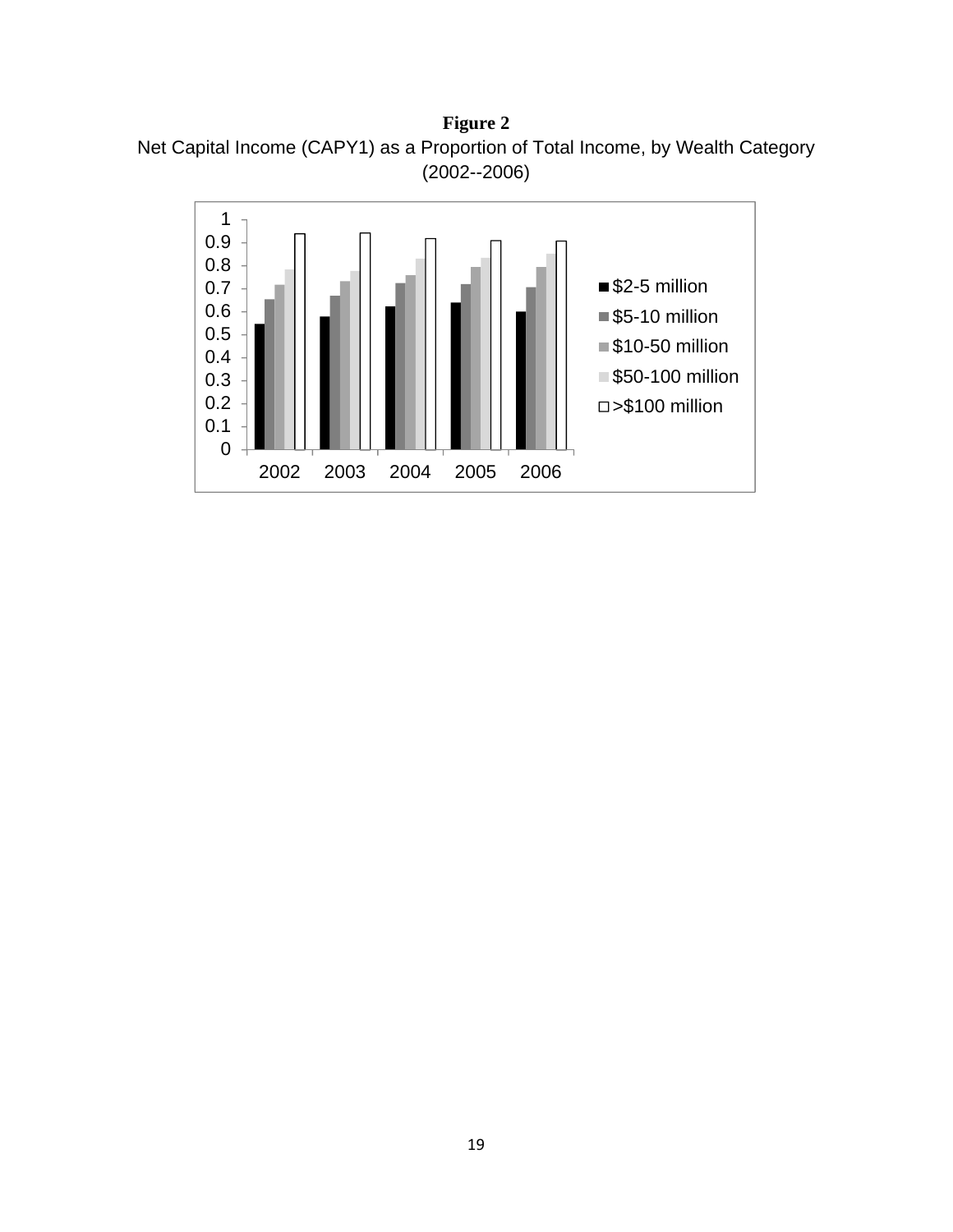**Figure 3**  Capital Gains as a Proportion of Net Capital Income (CAPY1), by status (2002--2006)

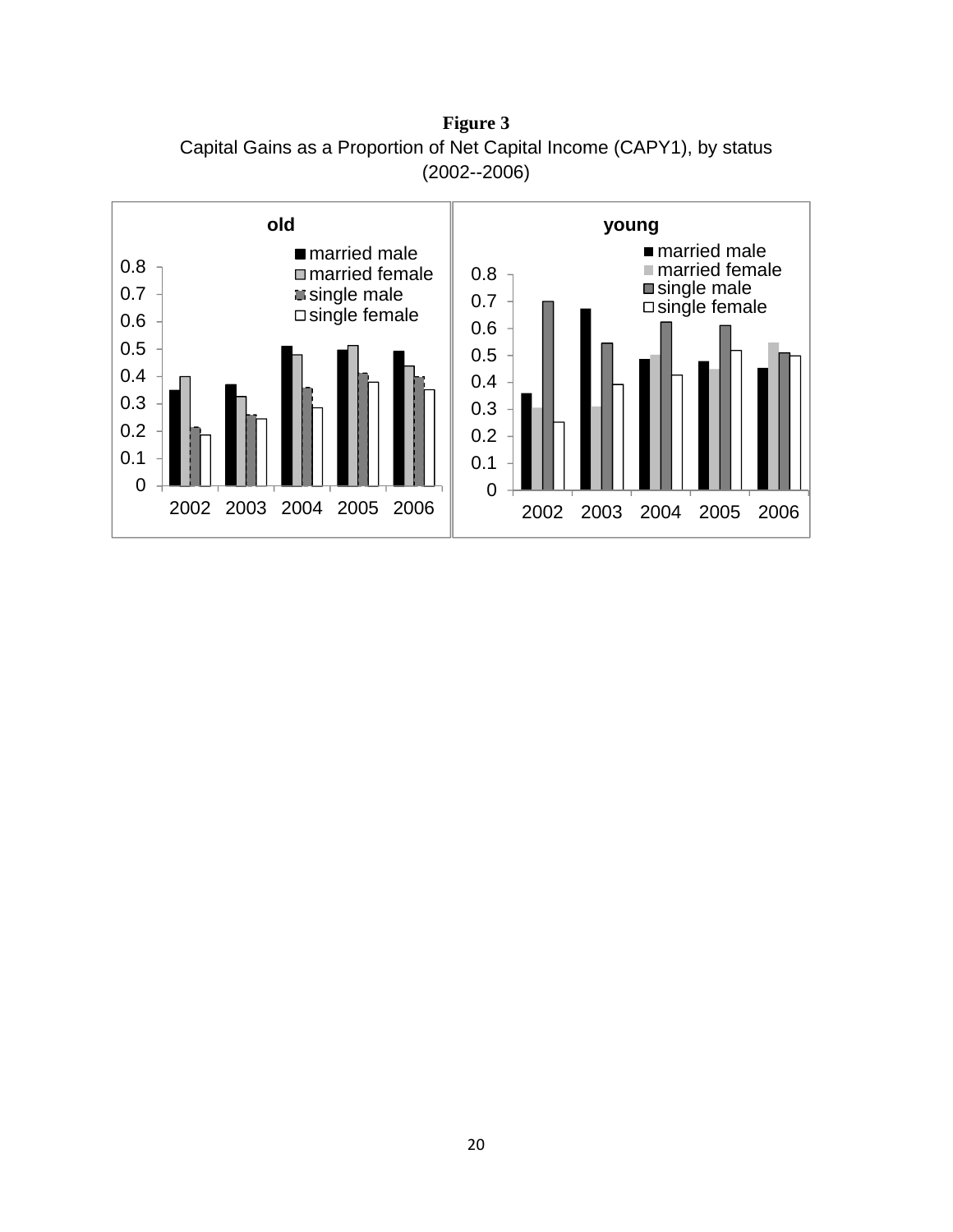**Figure 4**  Capital Gains as a Proportion of Net Capital Income (CAPY1), by Wealth Category (2002--2006)

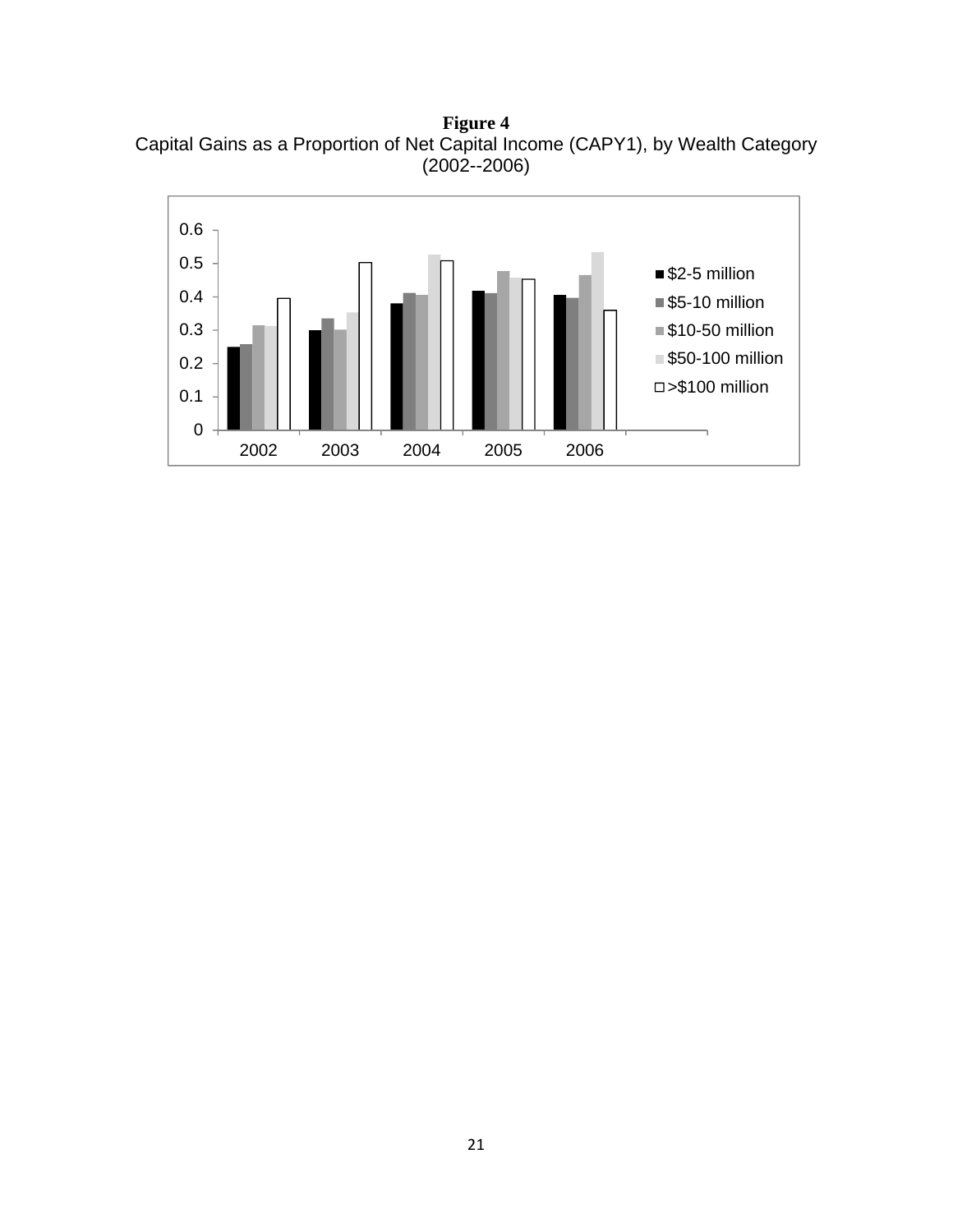**Figure 5**  Taxable Capital Income (*TAXY*) as a Proportion of Net Realized Capital Income (*CAPY1*), by Wealth Category (2002--2006)

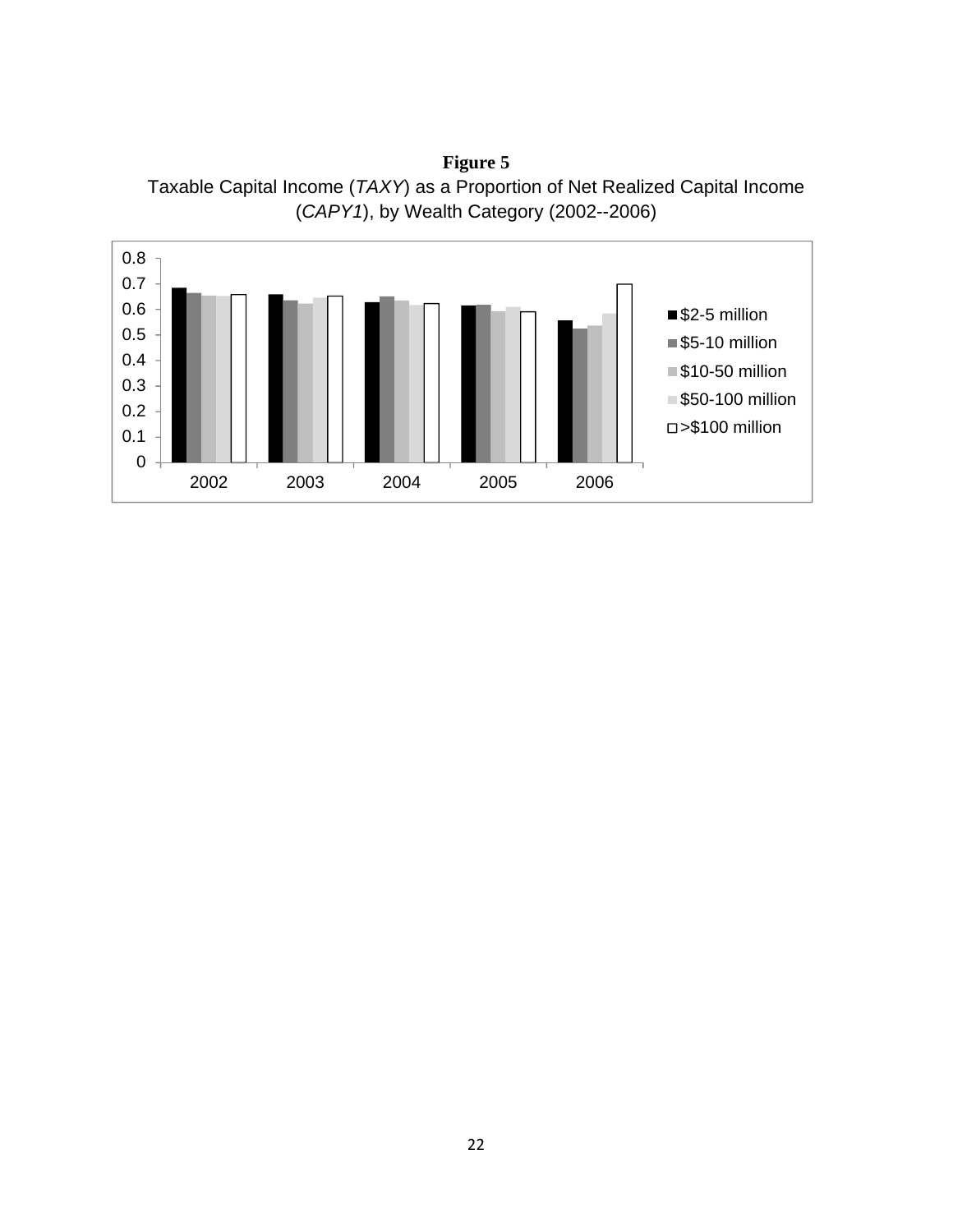**Figure 6:**  Net Capital Income as a Proportion of Net Estate (2002--2006)

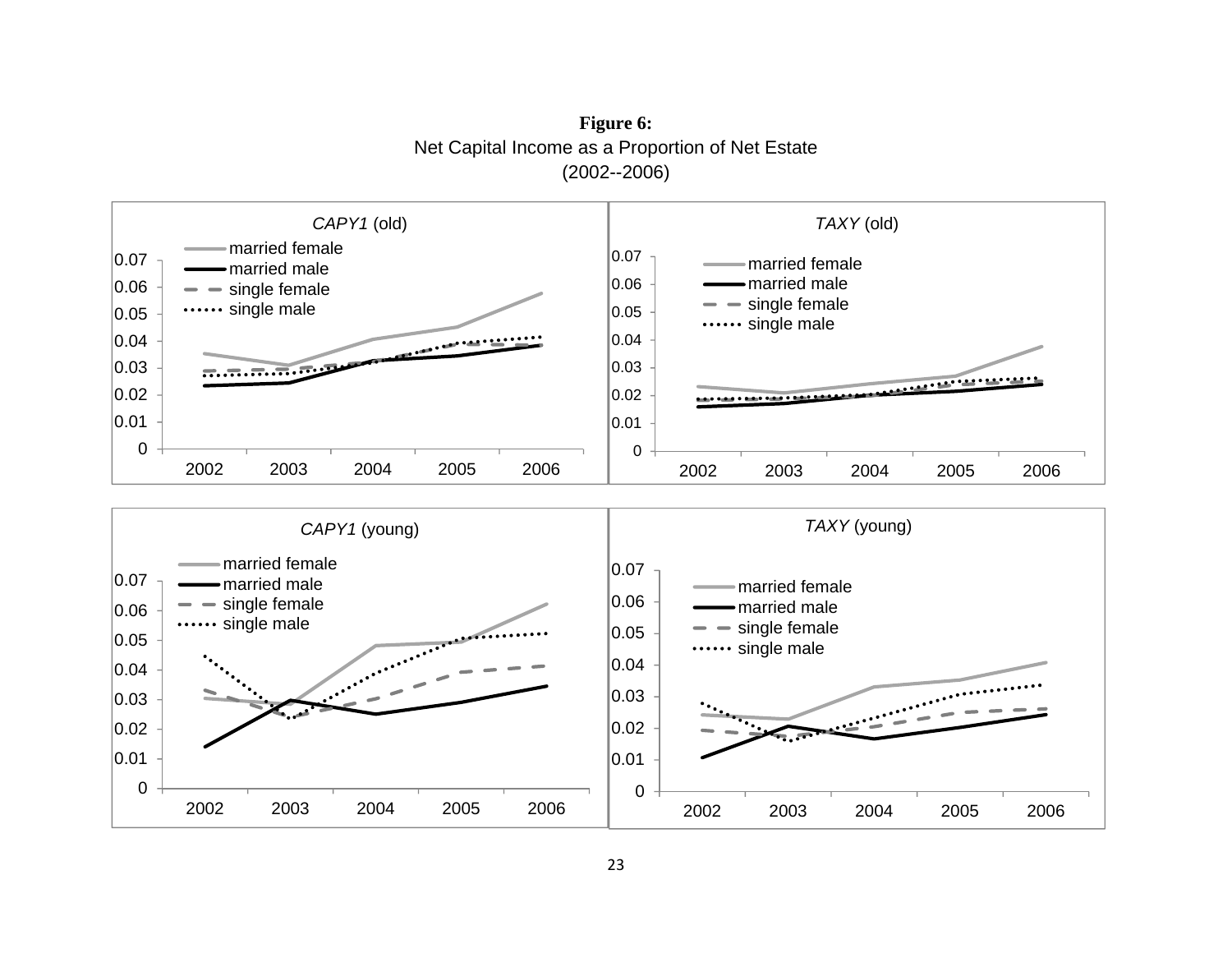**Figure 7**  Measures of Net Return to Capital by Net Estate Category, Separately by Year





2-5 mil 5-10 mil 10-50 mil 50-100 mil >100 mil

*CAPY1 CAPY2 TAXY*

0

0.01

0.02

0.03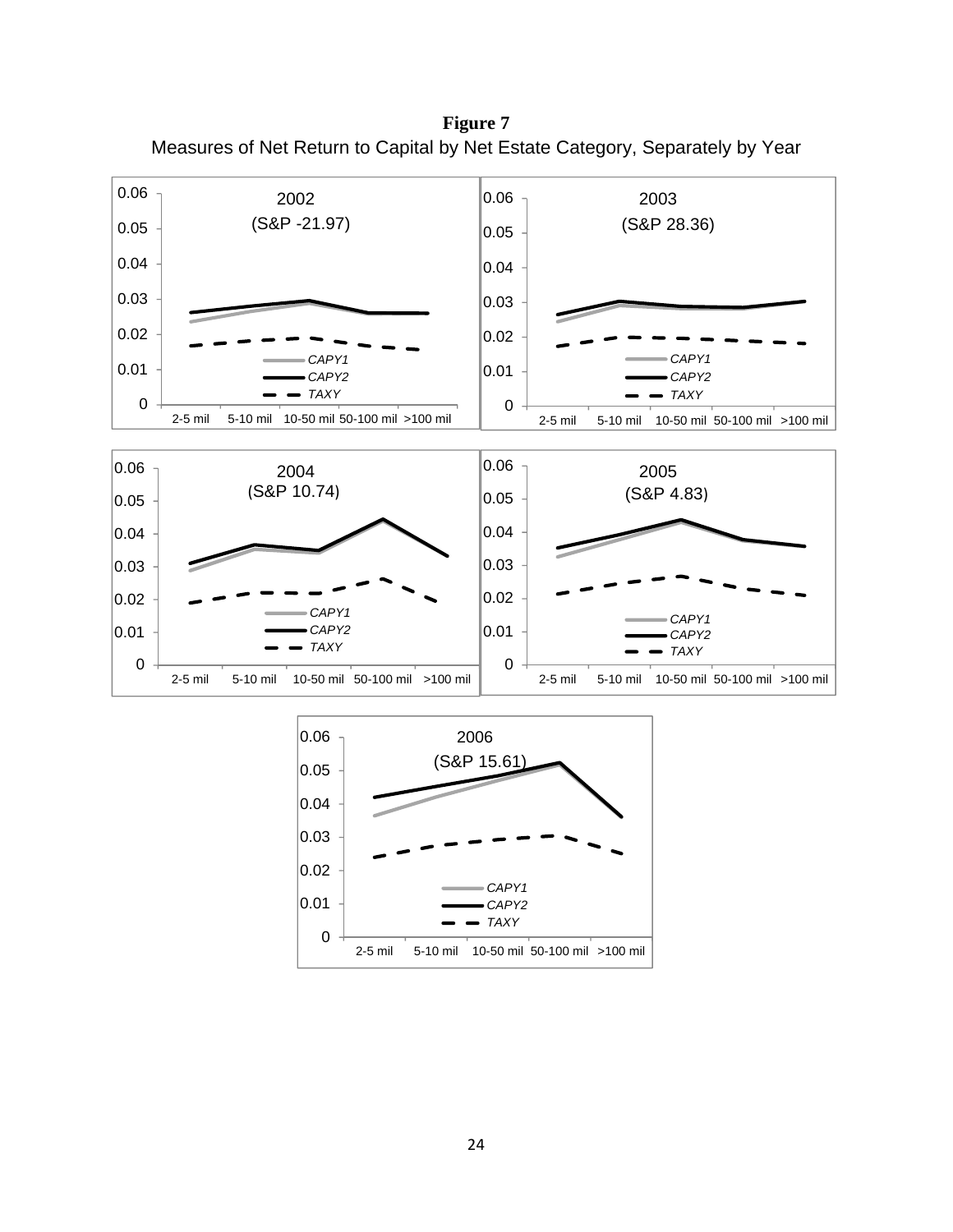

**Figure 8**  Taxable Capital Income as a Percentage of Net Estate by Wealth Category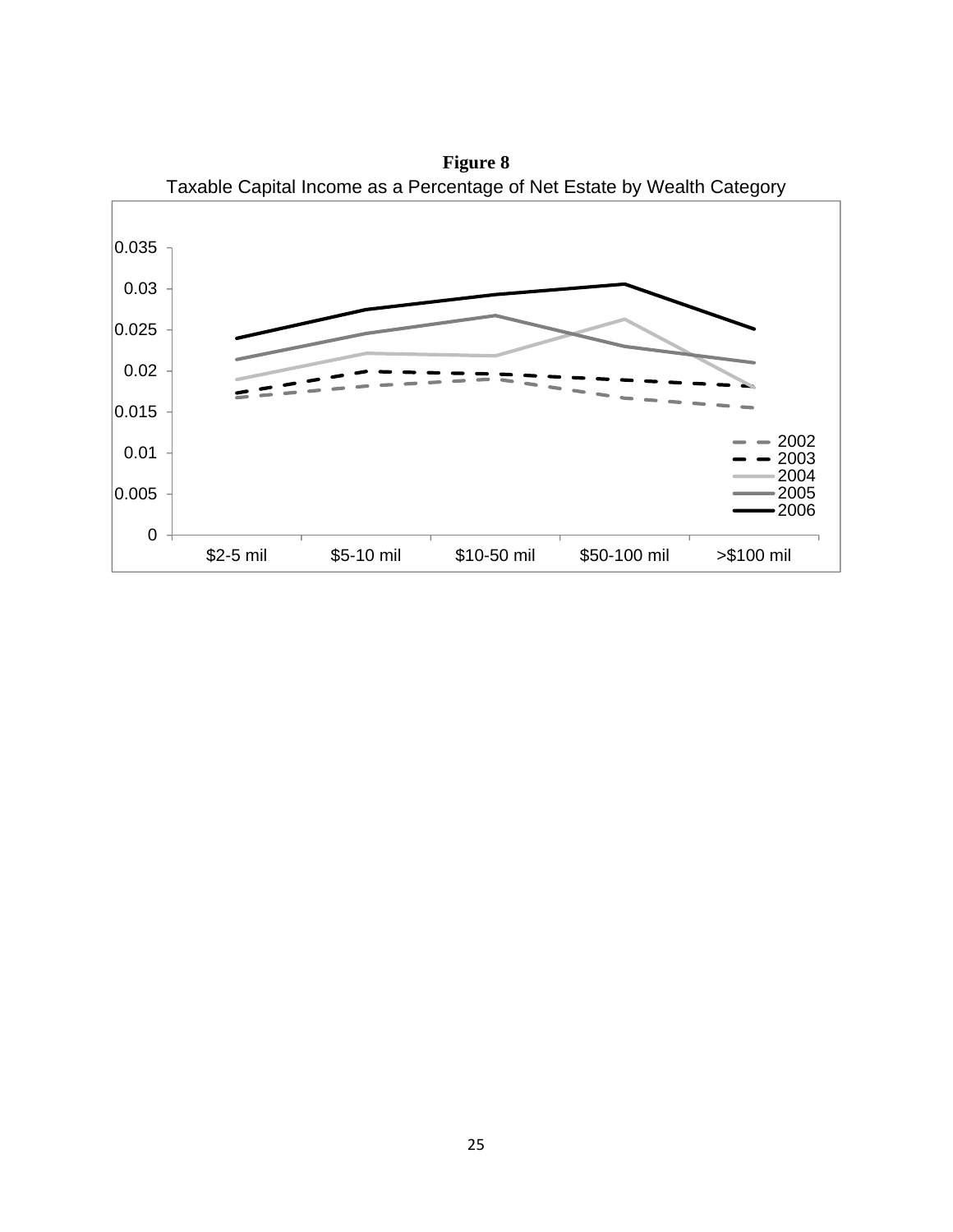

**Figure 9**  Taxable Capital Income as a Percentage of Net Estate by Wealth Category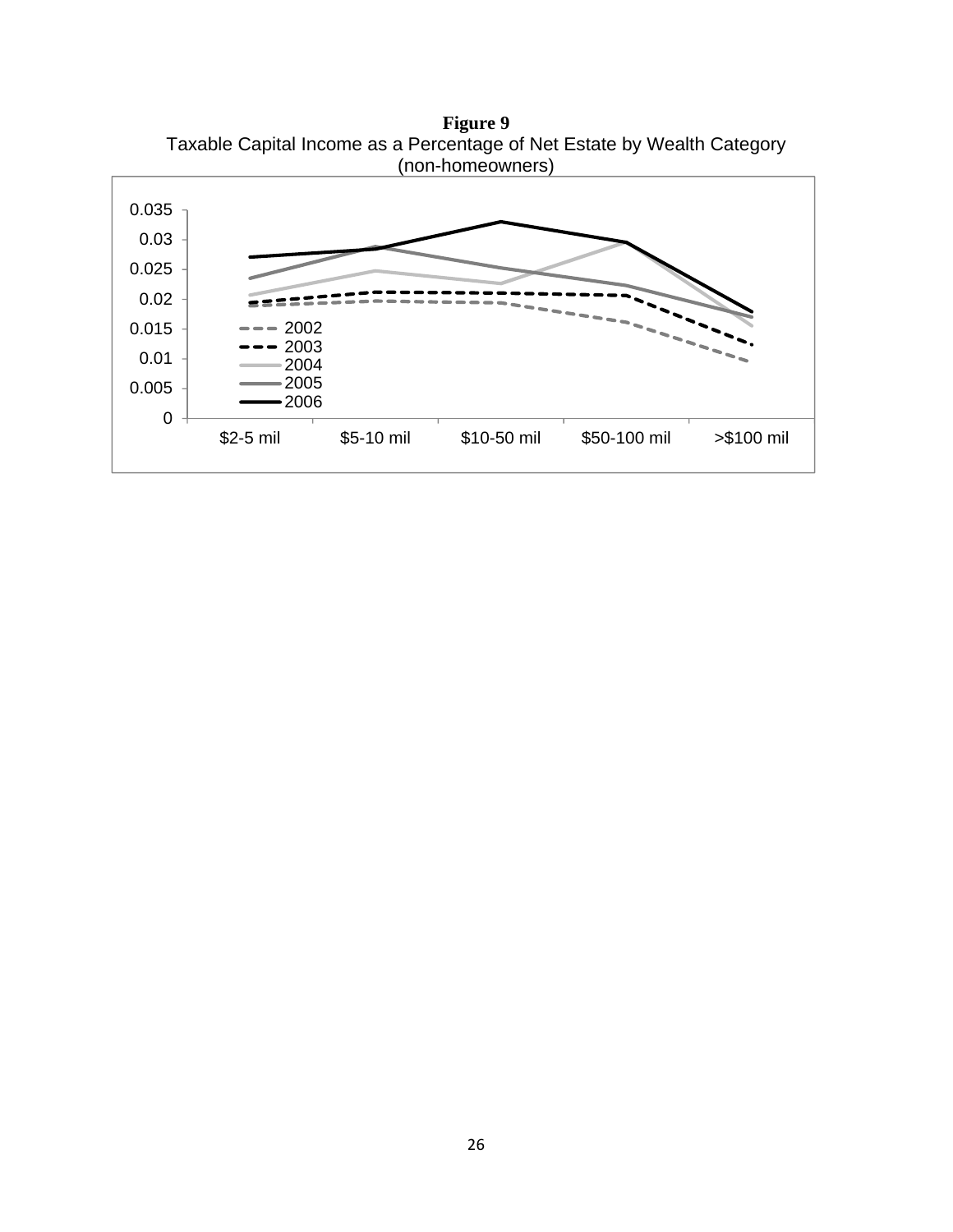**Figure 10**  Proportion of Realized Capital Gains Relative to 5-Year Average, by Wealth Class, 2002--2006

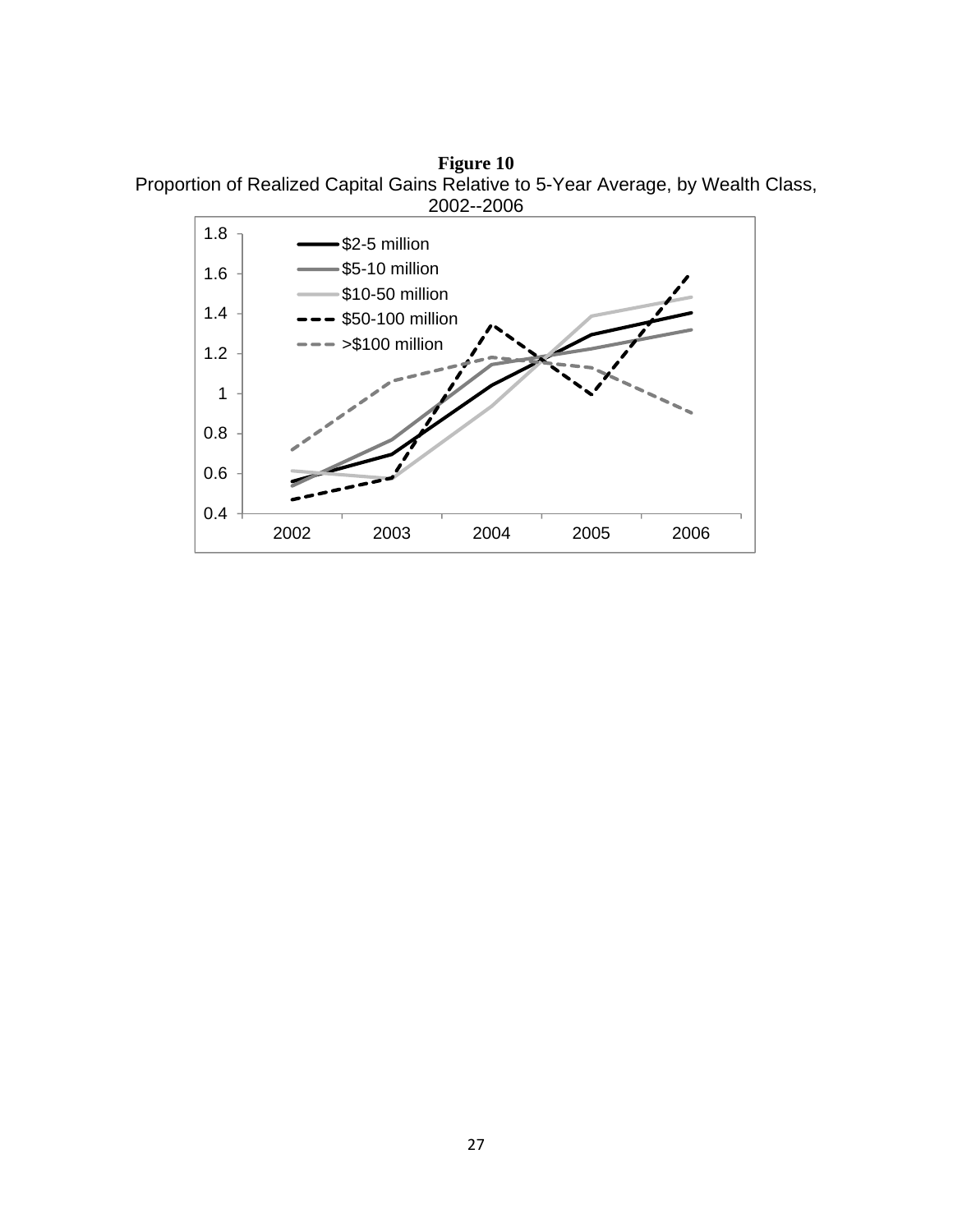**Figure 11**  Percentages of Estates with Taxable Capital Income in a Particular Range, by Wealth Category

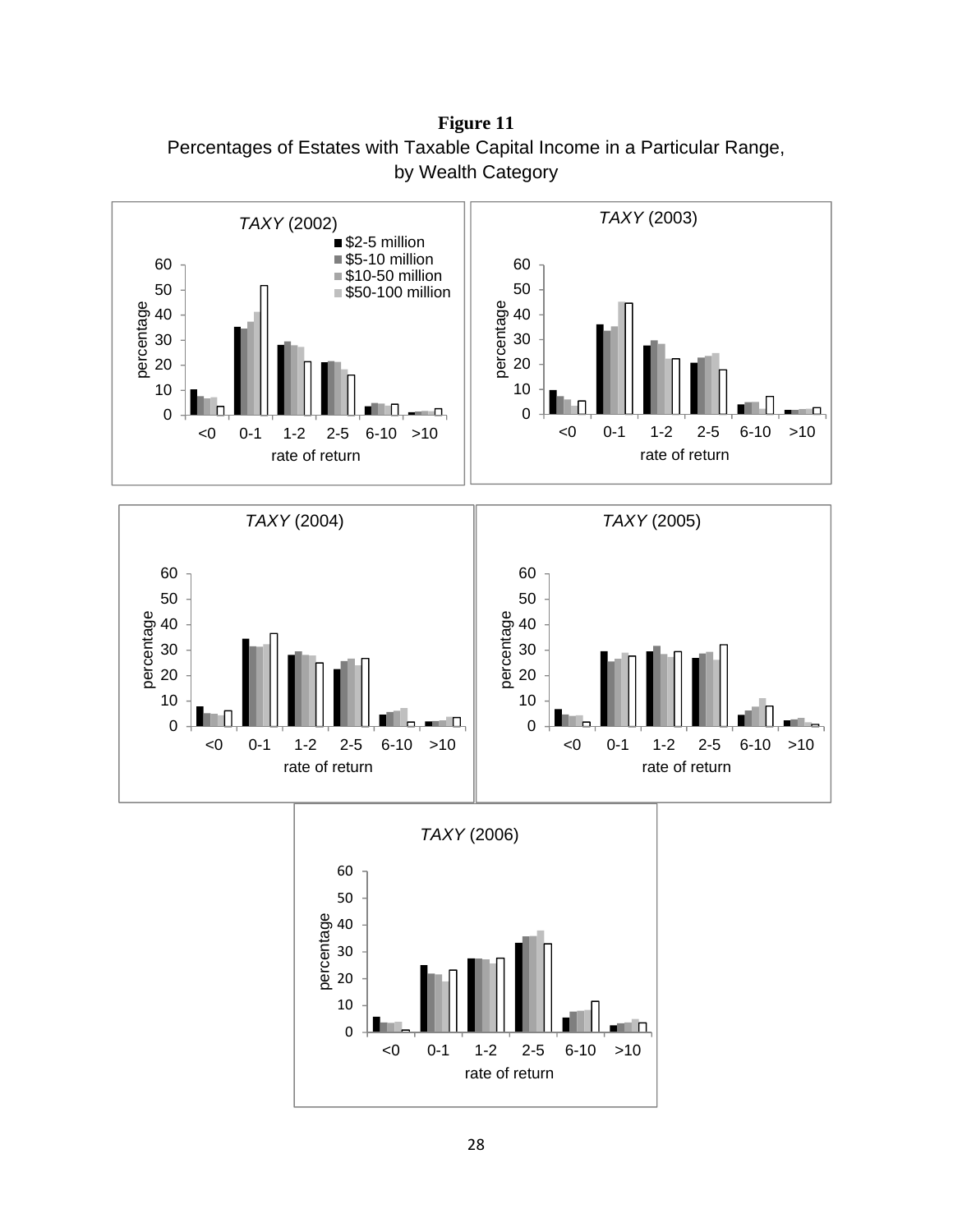|                                      | 2002      |           | 2003     |           | 2004     |           | 2005     |           |          | 2006      |
|--------------------------------------|-----------|-----------|----------|-----------|----------|-----------|----------|-----------|----------|-----------|
|                                      | β         | robust SE | ß.       | robust SE | $\beta$  | robust SE | ß.       | robust SE | $\beta$  | robust SE |
| Intercept                            | $-3.763$  | 0.442     | $-3.447$ | 0.433     | $-3.171$ | 0.423     | $-3.568$ | 0.411     | $-3.447$ | 0.387     |
| ln (net estate)                      | 0.929     | 0.020     | 0.912    | 0.020     | 0.941    | 0.021     | 0.978    | 0.020     | 0.999    | 0.019     |
| age                                  | $-0.014$  | 0.009     | $-0.016$ | 0.009     | $-0.029$ | 0.009     | $-0.027$ | 0.009     | $-0.031$ | 0.008     |
| age squared                          | 0.000     | 0.000     | 0.000    | 0.000     | 0.000    | 0.000     | 0.000    | 0.000     | 0.000    | 0.000     |
| D(always married)                    | 0.202     | 0.071     | 0.197    | 0.069     | 0.218    | 0.070     | 0.145    | 0.066     | 0.060    | 0.068     |
| $D(always\ single)$                  | 0.265     | 0.058     | 0.213    | 0.060     | 0.152    | 0.060     | 0.084    | 0.055     | 0.020    | 0.058     |
| D(male)                              | $-0.063$  | 0.070     | $-0.060$ | 0.076     | $-0.086$ | 0.078     | $-0.115$ | 0.066     | $-0.227$ | 0.072     |
| $D(male * always$                    |           |           |          |           |          |           |          |           |          |           |
| married)                             | $-0.190$  | 0.088     | $-0.204$ | 0.091     | $-0.227$ | 0.093     | $-0.225$ | 0.084     | $-0.077$ | 0.087     |
| $D(male * always$                    |           |           |          |           |          |           |          |           |          |           |
| single)                              | $-0.0.23$ | 0.082     | $-0.002$ | 0.087     | 0.009    | 0.091     | 0.105    | 0.079     | 0.249    | 0.085     |
| ln (charitable                       |           |           |          |           |          |           |          |           |          |           |
| deduction)                           | 0.041     | 0.004     | 0.054    | 0.004     | 0.050    | 0.004     | 0.047    | 0.004     | 0.040    | 0.004     |
| homepct <sup>1</sup>                 | $-0.546$  | 0.138     | $-0.519$ | 0.150     | $-0.678$ | 0.148     | $-0.622$ | 0.159     | $-0.813$ | 0.188     |
| D(estate > \$50                      |           |           |          |           |          |           |          |           |          |           |
| million)                             | 4.928     | 2.292     | 3.508    | 2.080     | 4.910    | 2.222     | 4.942    | 2.072     | 6.084    | 1.856     |
| D(estate > \$50<br>$million)*ln(net$ |           |           |          |           |          |           |          |           |          |           |
| estate)                              | $-0.272$  | 0.126     | $-0.192$ | 0.114     | $-0.266$ | 0.121     | $-0.274$ | 0.113     | $-0.332$ | 0.102     |
| adjusted R squared                   | 0.304     |           | 0.309    |           | 0.306    |           | 0.329    |           |          | 0.340     |
| No. observations                     |           | 10,415    |          | 10,556    |          | 10,779    |          | 10,959    |          | 11,135    |

**Table 3** Regression of ln(*TAXY*) on ln(*net estate)*

Notes: Returns that indicated no charitable deduction were assigned a deduction equaling one. Regressions do not include observations with negative capital income or negative net estate. Alternative forms of the regression indicate that these omissions have little effect on results.

<sup>&</sup>lt;sup>1</sup> "Homepct" equals the percentage of net estate represented by the value of the primary residence of the decedent.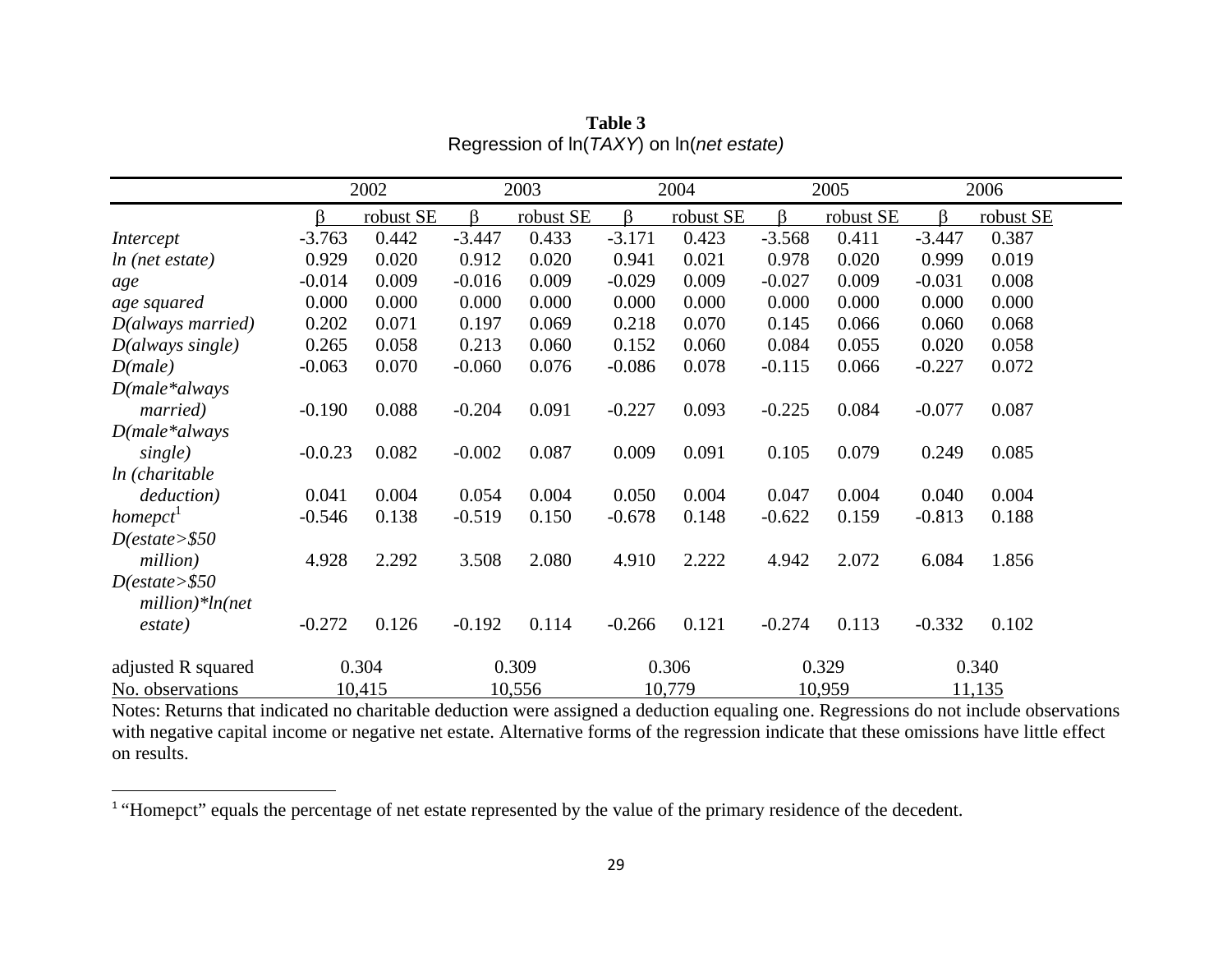**Figure 12**  Elasticity of Taxable Capital Income with respect to Net Estate, by Year and Wealth Category

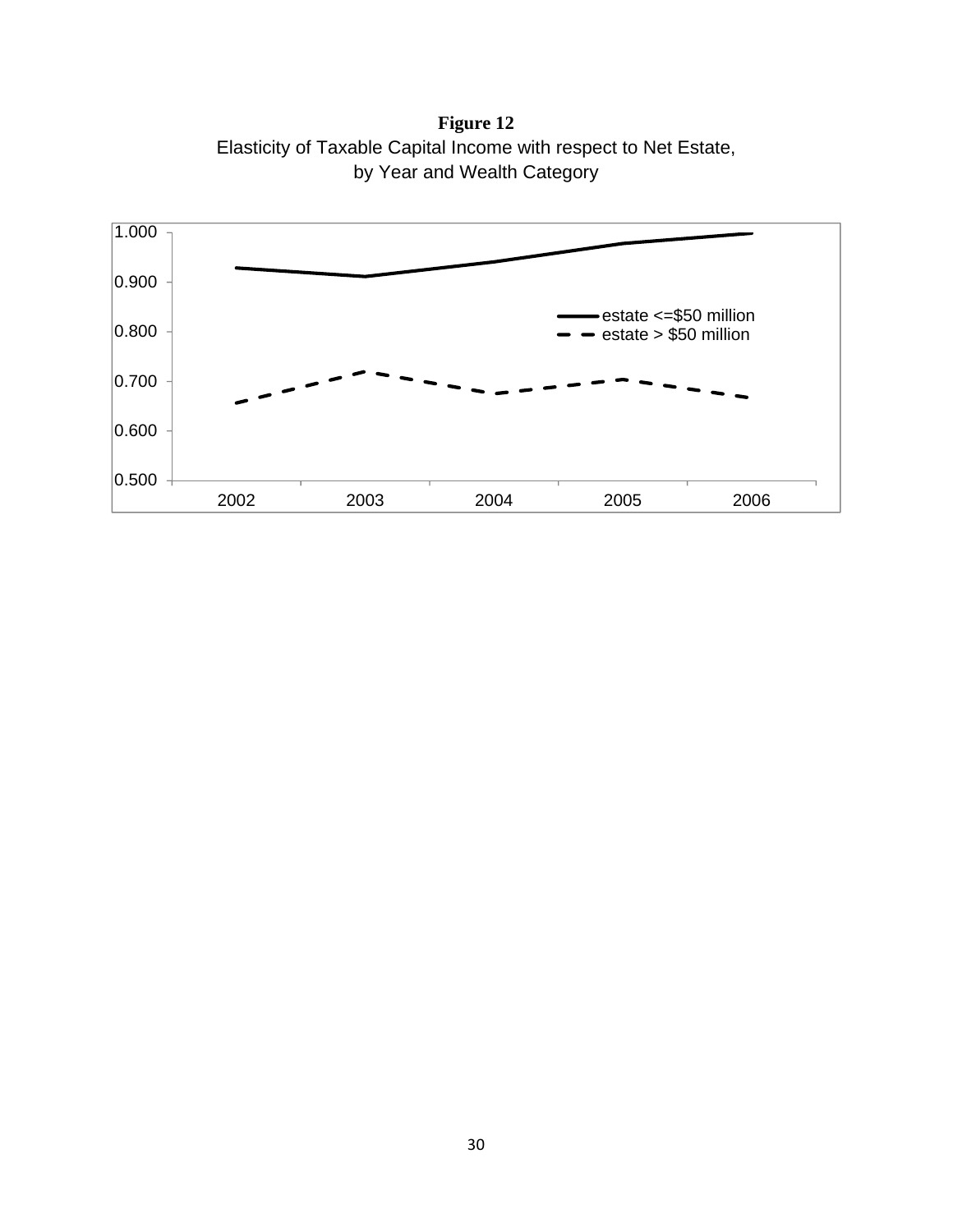# **REFERENCES**

Auten, Gerald and Robert Carroll, 1999. "The Effect of Income Taxes on Household Behavior." *Review of Economics and Statistics* 81(4), 681--693.

Bernheim, Douglas, Andrei Shleifer, and Lawrence Summers, 1985. "The Strategic Bequest Motive." *Journal of Political Economy* 93(6), 1045--76.

Damodaran, Aswath, 2015. Annual Returns on Stock, T.Bonds, and T. Bills: 1928--Current. http://pages.stern.nyu.edu/~adamodar/New\_Home\_Page/datafile/histretSP.html

Feldstein, Martin, 1995. "The Effect of Marginal Tax Rates on Taxable Income: A Panel Study of the 1986 Tax Reform Act." *Journal of Political Economy* 103, 551--572.

Feldstein, Martin and Daniel Feenberg, 1996. "The Effect of Increased Tax Rates on Taxable Income and Economic Efficiency: A Preliminary Analysis of the 1993 Tax Rate Increases." *Tax Policy and the Economy* 10, 89--117.

Ibbotson, Roger, Zhiwu Chen, Daniel Kim, and Wendy Hu, 2013. "Liquidity as an Investment Style." *Financial Analysts Journal* 69, 1—15.

Johnson, Barry, Brian Raub, and Joseph Newcomb, 2012. "The Income and Wealth of 2007 Estate Tax Decedents." *Statistics of Income Bulletin*. Internal Revenue Service, Washington, DC.

Johnson, Barry, and Jenny Bourne Wahl, 2004. "The Mismeasure of Man's Well-Being: Refining Realized Income Measures with Wealth, Portfolio, and Mortality Information." Presented at the 97<sup>th</sup> Annual Meeting of the National Tax Association, Minneapolis, MN. http://www.irs.gov/pub/irs-soi/04johnta.pdf.

Kopczuk, Wojciech, 2005. "Tax Bases, Tax Rates, and the Elasticity of Reported Income." *Journal of Public Economics* 89, 2093--2119.

Piketty, Thomas, 2013. *Capital in the 21<sup>st</sup> Century*. Harvard University Press, Cambridge, MA

Piketty, Thomas, and Gabriel Zucman, 2014. "Capital is Back: Wealth-Income Ratios in Rich Countries 1700-2010." *Quarterly Journal of Economics* 129: 1255--1310.

Saez, Emmanuel, Joel Slemrod, and Seth Giertz. (2012). "The Elasticity of Taxable Income with Respect to Marginal Tax Rates: A Critical Review." *Journal of Economic Literature*, 50: 3--50.

Steuerle, C. Eugene. (1975). *Expected Rates of Return on Savings Portfolios: The Variance Across Socio-economic Classes.* University of Wisconsin—Madison, Madison, WI.

Steuerle, C. Eugene. (1983). "The Relationship Between Realized Income and Wealth, a Report from a Selected Sample of Estates Containing Farms or Businesses." *Statistics of Income Bulletin.* Internal Revenue Service, Washington, DC.